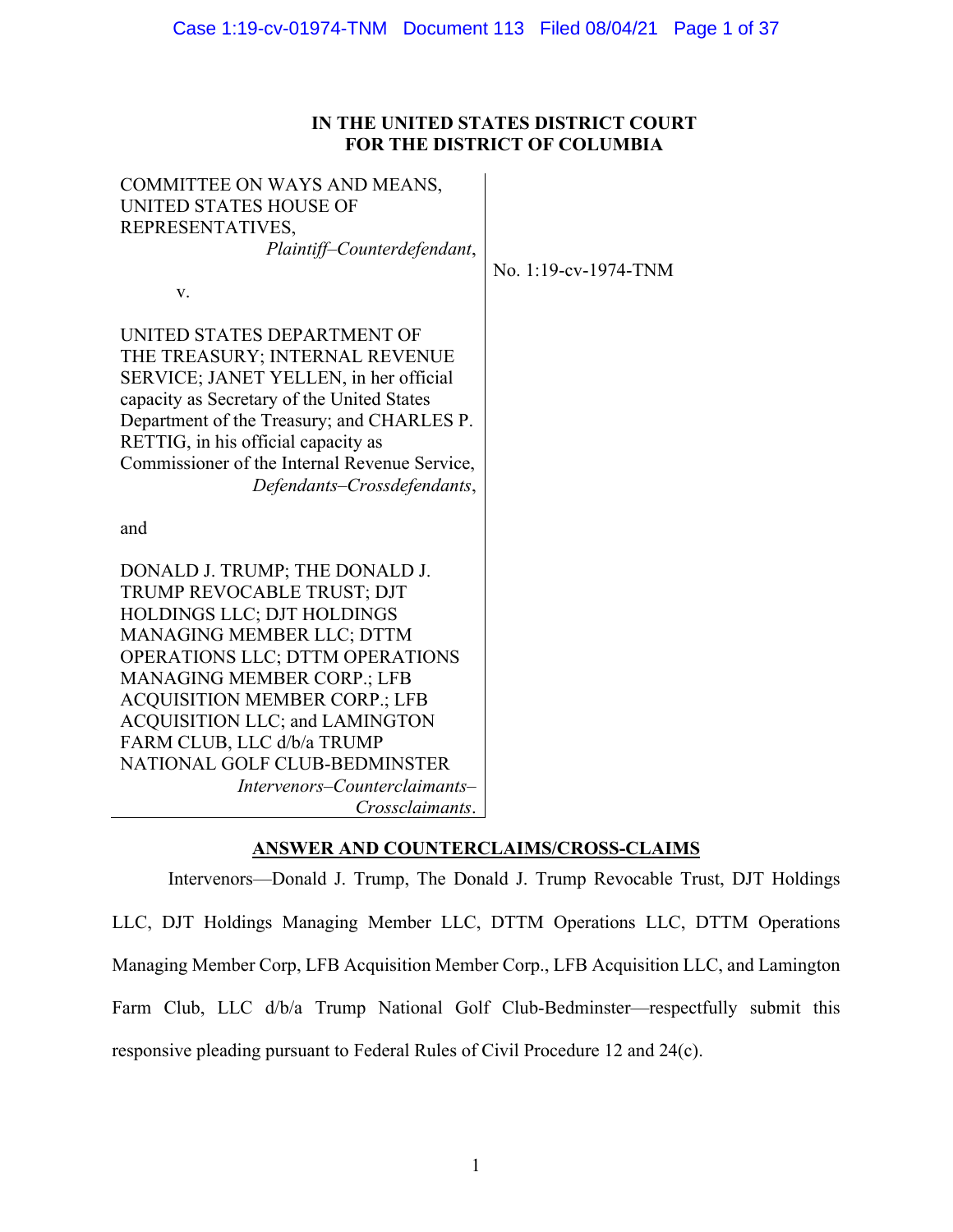#### **ANSWER**

 1. Intervenors deny that the Committee's requests are valid oversight requests or that they are entitled to any relief. Intervenors admit the rest.

 2. The text of Section 6103(f) speaks for itself. Intervenors admit that Congress enacted the Revenue Act of 1924 in 1924. Intervenors deny for lack of knowledge the allegations regarding the frequency of the use of Section 6103(f) and the extent of the Executive Branch's compliance therewith. Intervenors deny the rest.

 3. Intervenors admit that to date, Defendants have declined to produce President Trump's tax return information in response to the Committee's requests. Intervenors deny the rest.

 4. The text of Section 6103(f) speaks for itself. Intervenors lack sufficient information to respond to the allegations about alleged statements by the President. Intervenors deny the rest.

5. Deny.

6. Deny.

 7. Intervenors admit that to date, Defendants have not complied with the Committee's subpoenas for nearly identical information and have cited advice from the Office of Legal Counsel concluding that Defendants have acted correctly. Intervenors deny the rest.

8. The cited authority speaks for itself. The remainder of the paragraph consists of legal conclusions to which no response is required.

 9. Intervenors admit that the Committee asks this Court to order Defendants to produce the requested information. Intervenors deny the rest.

10. Intervenors admit that the Court has jurisdiction over this action.

11. Admit.

12. Admit.

13. Admit.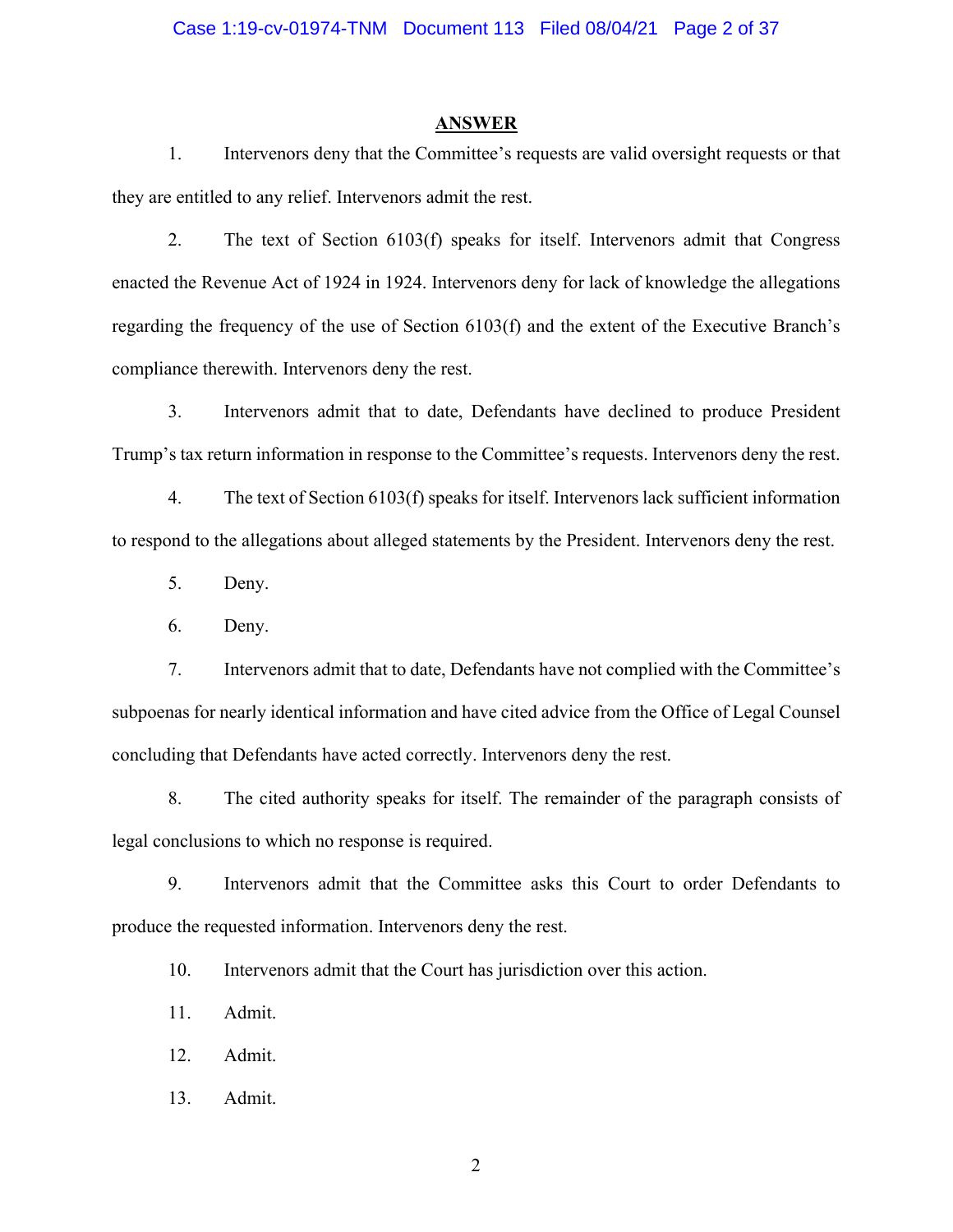14. Admit.

 15. Deny. Janet Yellen is the current Secretary of the Treasury and this action continues against her in her official capacity.

16. Deny.

17. Intervenors deny for lack of knowledge.

18. The cited authority speaks for itself. The remainder of the paragraph consists of legal conclusions to which no response is required.

19. The cited authority speaks for itself. The remainder of the paragraph consists of legal conclusions to which no response is required.

20. The cited authorities speak for themselves. The remainder of the paragraph consists of legal conclusions to which no response is required.

21. The cited authorities speak for themselves. The remainder of the paragraph consists of legal conclusions to which no response is required.

22. The cited authorities speak for themselves. The remainder of the paragraph consists of legal conclusions to which no response is required.

 23. Intervenors admit that Congress has enacted legislation purporting to require Treasury to provide the Committee with tax return information. The remainder of the paragraph consists of legal conclusions to which no response is required.

24. The cited authority speaks for itself. The remainder of the paragraph consists of legal conclusions to which no response is required.

25. Admit.

26. Admit.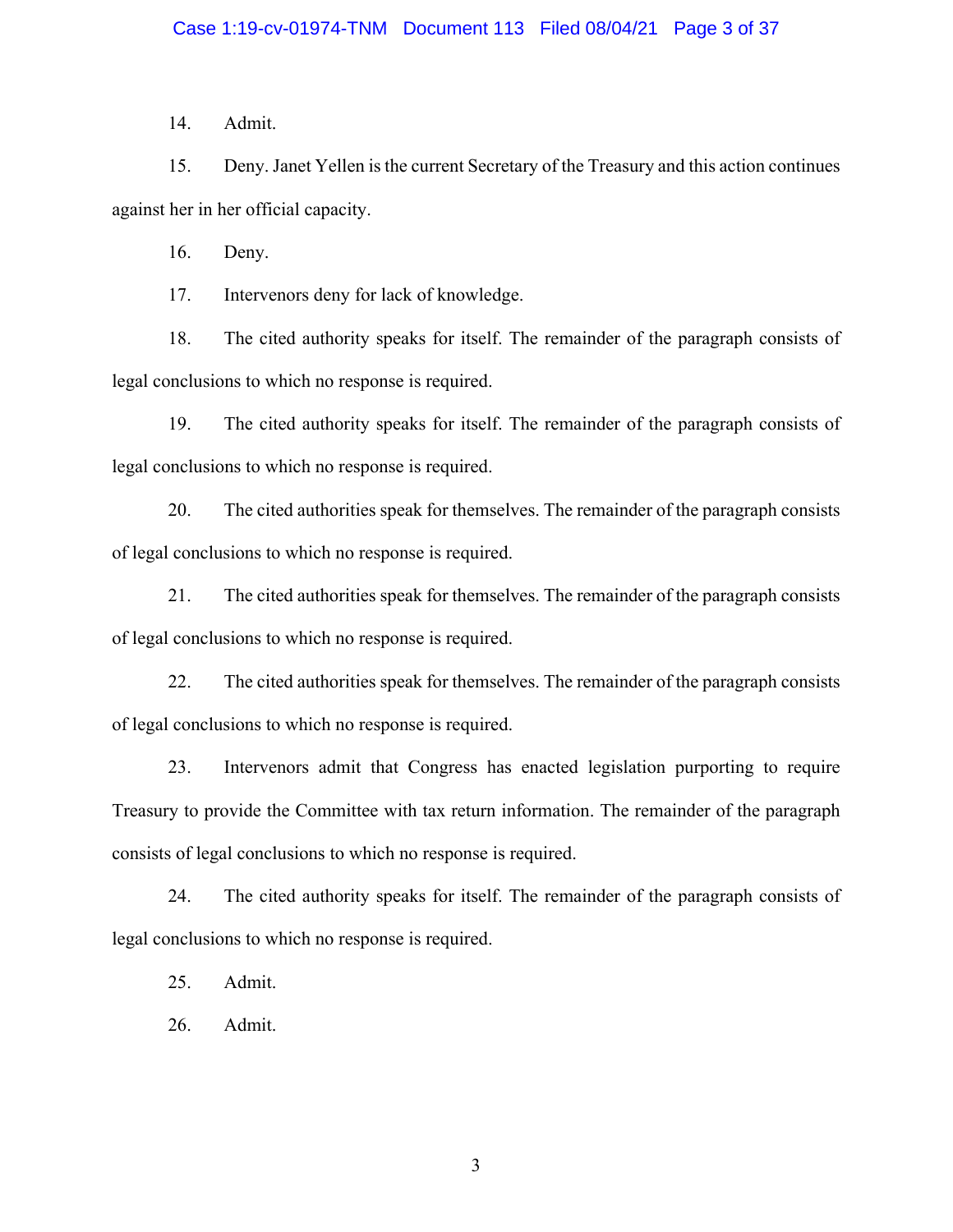#### Case 1:19-cv-01974-TNM Document 113 Filed 08/04/21 Page 4 of 37

27. The cited authorities speak for themselves. The remainder of the paragraph consists of legal conclusions to which no response is required.

28. The cited authority speaks for itself. The remainder of the paragraph consists of legal conclusions to which no response is required.

 29. The text of Section 6103(f) speaks for itself. The remainder of the paragraph consists of legal conclusions to which no response is required.

 30. Intervenors admit that Congress enacted the Revenue Act of 1924 in 1924. The remainder of the paragraph consists of legal conclusions to which no response is required.

31. The cited authorities speak for themselves. The remainder of the paragraph consists of legal conclusions to which no response is required.

32. The cited authorities speak for themselves. The remainder of the paragraph consists of legal conclusions to which no response is required.

33. The cited authorities speak for themselves. The remainder of the paragraph consists of legal conclusions to which no response is required.

 34. Intervenors admit that Congress enacted the Revenue Act of 1924 in 1924. The cited authorities speak for themselves. The remainder of the paragraph consists of legal conclusions to which no response is required.

 35. Intervenors admit that Congress enacted the Tax Reform Act of 1976 in 1976. The cited authorities speak for themselves. The remainder of the paragraph consists of legal conclusions to which no response is required.

 36. The cited authorities speak for themselves. The remainder of the paragraph consists of legal conclusions to which no response is required.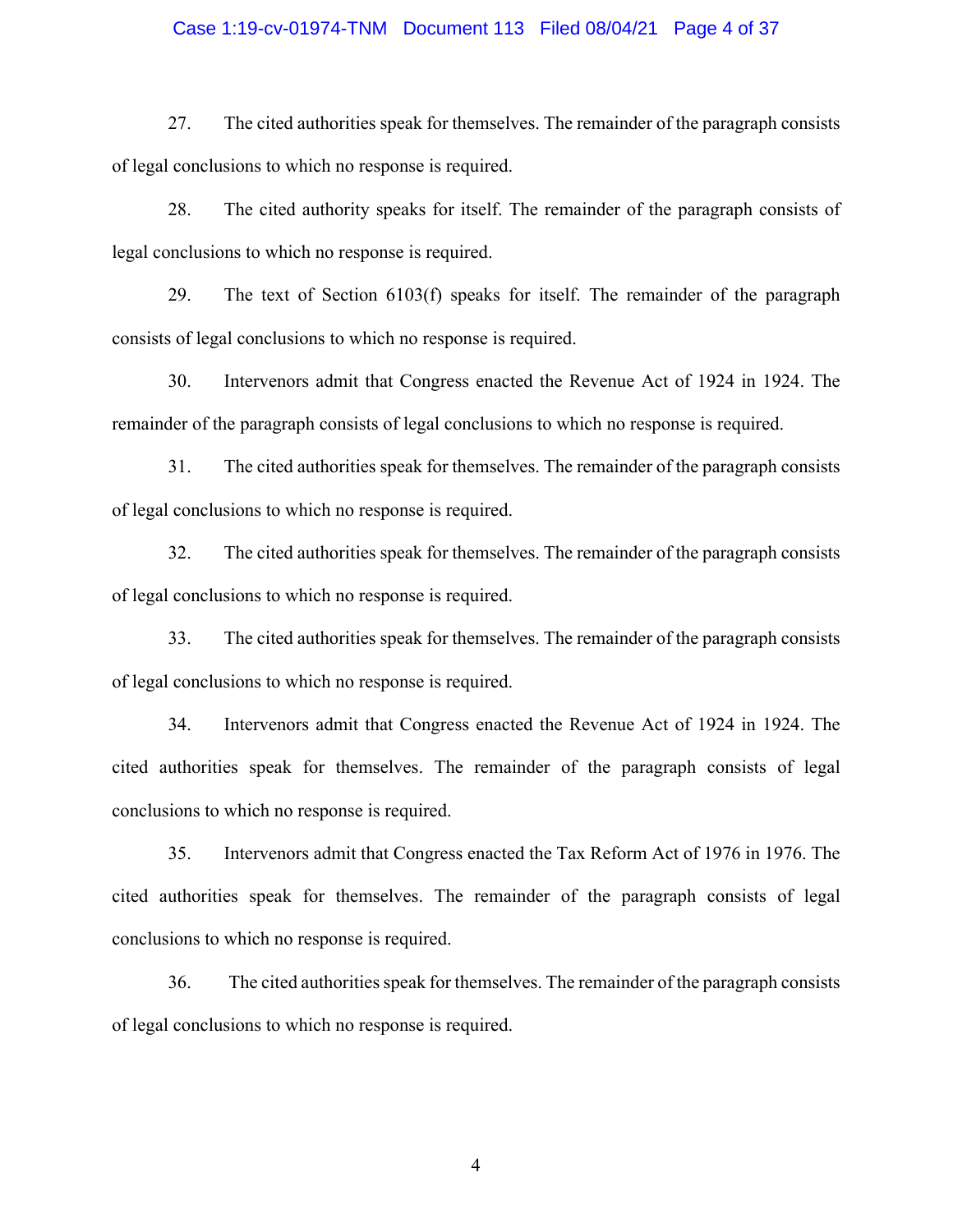#### Case 1:19-cv-01974-TNM Document 113 Filed 08/04/21 Page 5 of 37

 37. The cited documents speak for themselves. Intervenors deny the remaining allegations for lack of knowledge.

38. Deny for lack of knowledge.

 39. The cited documents speak for themselves. Intervenors deny the remaining allegations for lack of knowledge.

40. Deny for lack of knowledge.

 41. The cited document speaks for itself. Intervenors deny the remaining allegations for lack of knowledge.

 42. The cited documents speak for themselves. Intervenors admit the IRS audit policy was adopted in 1977. The remainder of the paragraph consists of legal conclusions to which no response is required.

43. The cited documents and authority speak for themselves. The remainder of the paragraph consists of legal conclusions to which no response is required.

44. The cited documents speak for themselves. The remainder of the paragraph consists of legal conclusions to which no response is required.

45. The cited documents speak for themselves. The remainder of the paragraph consists of legal conclusions to which no response is required.

46. Deny.

 47. The cited documents speak for themselves. Intervenors deny that President Trump has frequently attacked the integrity of, or continually expressed disdain for, the IRS's audit system. Intervenors deny the rest.

48. The cited documents speak for themselves. Intervenors deny the rest.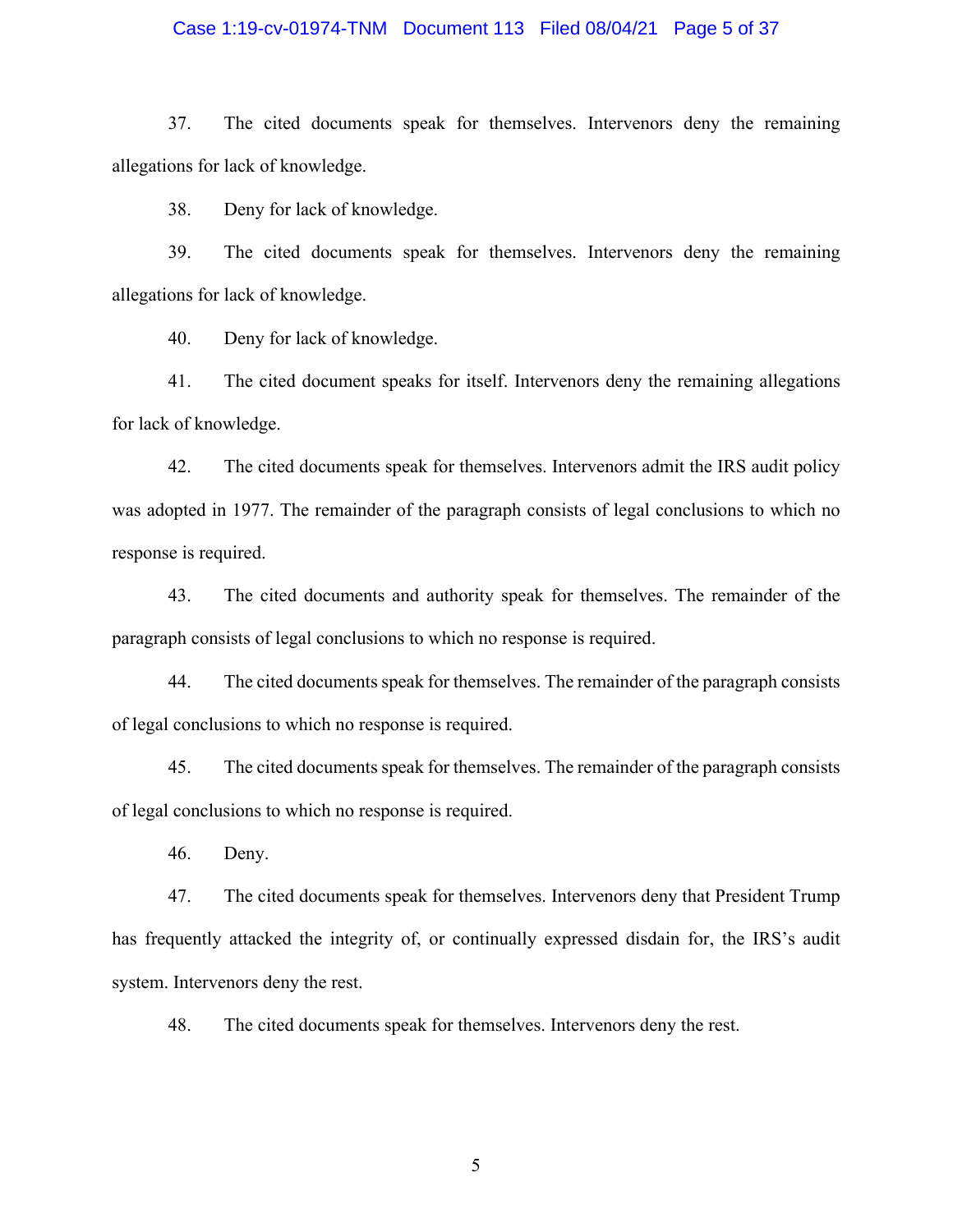#### Case 1:19-cv-01974-TNM Document 113 Filed 08/04/21 Page 6 of 37

 49. Intervenors admit that President Trump has declined to disclose his tax returns and that President Trump and Defendant Rettig made the quoted statements. Intervenors deny the rest.

50. Intervenors admit that President Trump made the quoted statements.

51. The text of H.R. 1 speaks for itself. Intervenors deny the rest.

 52. Intervenors admit that the Tax Transparency Act of 2019, H.R. 1489, 116th Cong. (2019), the Presidential Allowance Modernization Act of 2019, H.R. 1496, 116th Cong. (2019), the RIGHT Act of 2019, H.R. 1028, 116th Cong. (2019), and the Charitable Conservation Easement Program Integrity Act of 2019, H.R. 1992, 116th Cong. (2019), were referred to the Committee. Intervenors deny the rest.

 53. Intervenors admit the Committee convened a hearing on February 7, 2019. The transcript of the hearing speaks for itself.

 54. Intervenors admit that numerous witnesses testified at the hearing. The transcript of the hearing speaks for itself.

 55. The transcript of the hearing speaks for itself. Intervenors deny the rest of the allegations in this paragraph.

 56. Intervenors admit that the Committee submitted an oversight plan. The cited document speaks for itself.

 57. Intervenors admit that the Committee on April 3, 2019, requested tax return for tax years 2013 through 2018. The Committee has since submitted a modified request seeking information (including the "administrative files") for President Trump and eight related entities information for the tax ears 2015-2020. Intervenors deny the rest.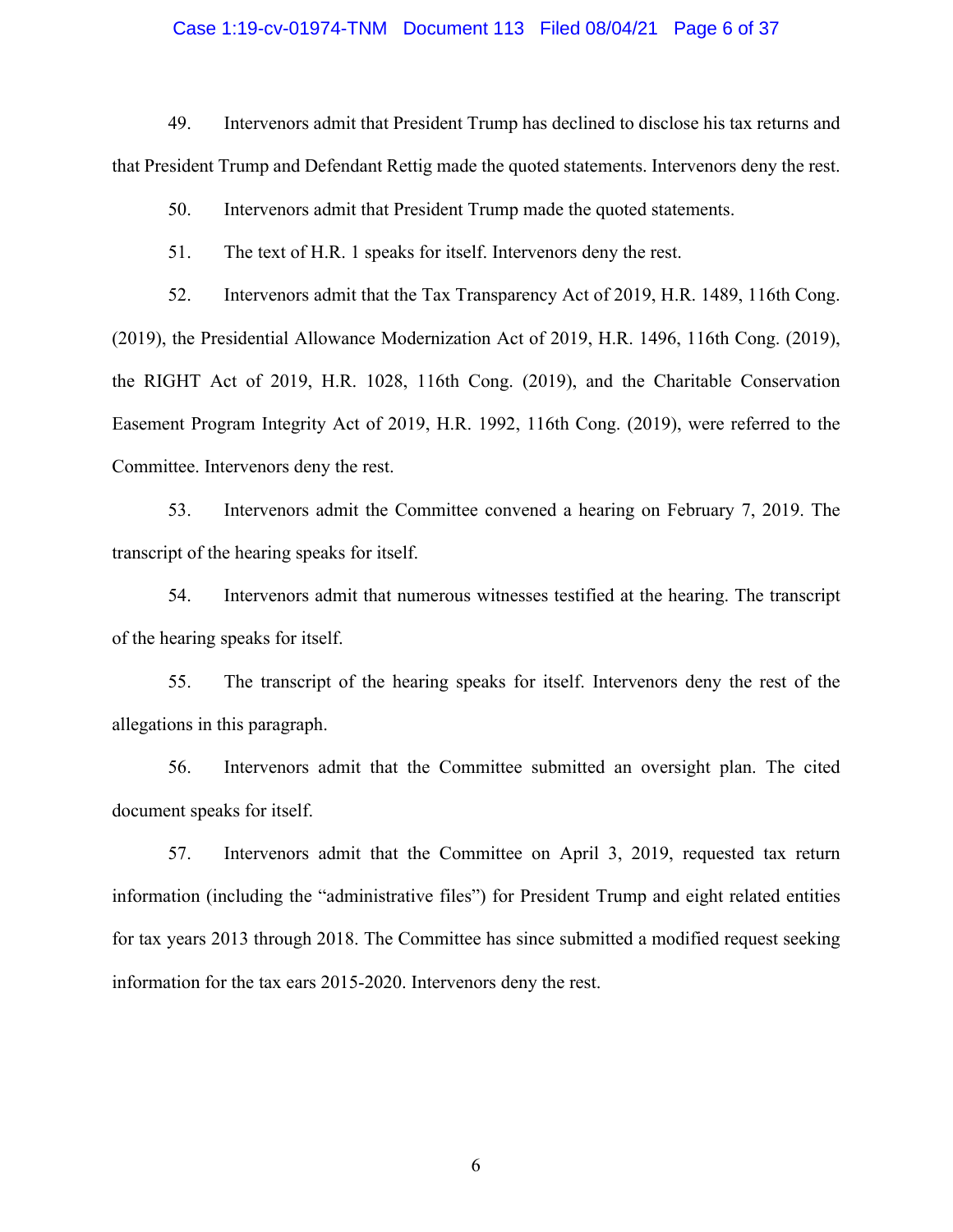#### Case 1:19-cv-01974-TNM Document 113 Filed 08/04/21 Page 7 of 37

 58. Intervenors admit that the Committee did not include within its April 2019 Section 6103(f) request a stated reason for the request and that Chairman Neal made the quoted statement. Intervenors deny the rest.

 59. Intervenors admit that the Committee has sought six years of tax return information, including "administrative files," for President Trump and eight related entities, and that Chairman Neal made the quoted statement. Intervenors deny the rest.

60. Deny.

61. Deny.

62. Admit.

63. Admit.

64. Admit.

 65. Intervenors admit that on April 13, 2019, the Committee reiterated its Section 6103(f) request in a letter, the content of which speak for itself. Intervenors deny the rest.

 66. Admit, except to deny the characterization of counsel's support for Treasury's decisions to consult with the Department of Justice.

 67. Admit that the Secretary Mnuchin responded in a letter dated April 23, 2019, the content of which speaks for itself.

 68. Intervenors admit that Secretary Mnuchin made the quoted statements. Intervenors deny the rest.

 69. Intervenors admit that Secretary Mnuchin made the quoted statements. Intervenors deny the rest.

 70. Intervenors admit that the Commissioner of the IRS sent a letter to the Committee dated April 23, 2019, the content of which speaks for itself.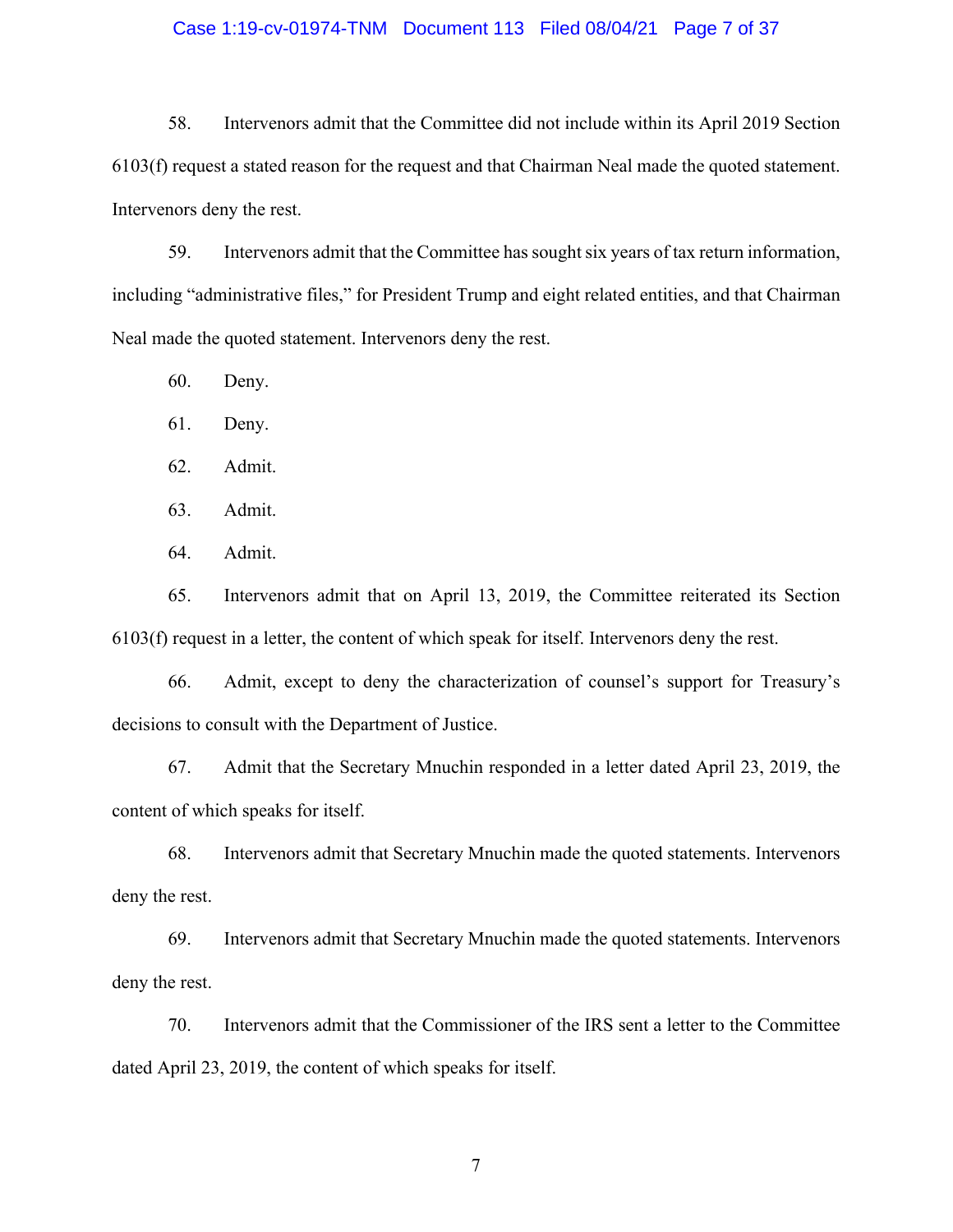#### Case 1:19-cv-01974-TNM Document 113 Filed 08/04/21 Page 8 of 37

 71. Intervenors admit that Secretary Mnuchin and Commissioner Rettig sent letters to the Committee dated May 6, 2019, the contents of which speak for themselves. Intervenors deny the rest.

 72. Intervenors admit that the Committee issued subpoenas with a return date of May 17, 2019, but otherwise lack sufficient information to respond to the allegations in this paragraph.

 73. Intervenors admit that Chairman Neal made the quoted statements. Intervenors deny the rest.

 74. Intervenors admit that Chairman Neal made the quoted statements. Intervenors deny the rest.

 75. Intervenors admit that the Secretary of the Treasury and the Commissioner of the IRS responded by letters dated May 17, 2019, the contents of which speaks for themselves.

 76. Intervenors admit that Secretary Mnuchin made the quoted statement. Intervenors deny the rest.

 77. Intervenors admit that Commissioner Rettig made the quoted statements. Intervenors deny the rest.

78. Deny.

79. Deny for lack of knowledge.

80. Deny for lack of knowledge.

81. Deny for lack of knowledge.

 82. Intervenors admit that Chairman Neal sent a letter dated June 28, 2019, the content of which speaks for itself. Intervenors deny the rest for lack of knowledge.

 83. Intervenors admit that after Secretary Mnuchin and Commissioner Rettig declined to comply with the Committee's Section 6103(f) request, and that OLC published an opinion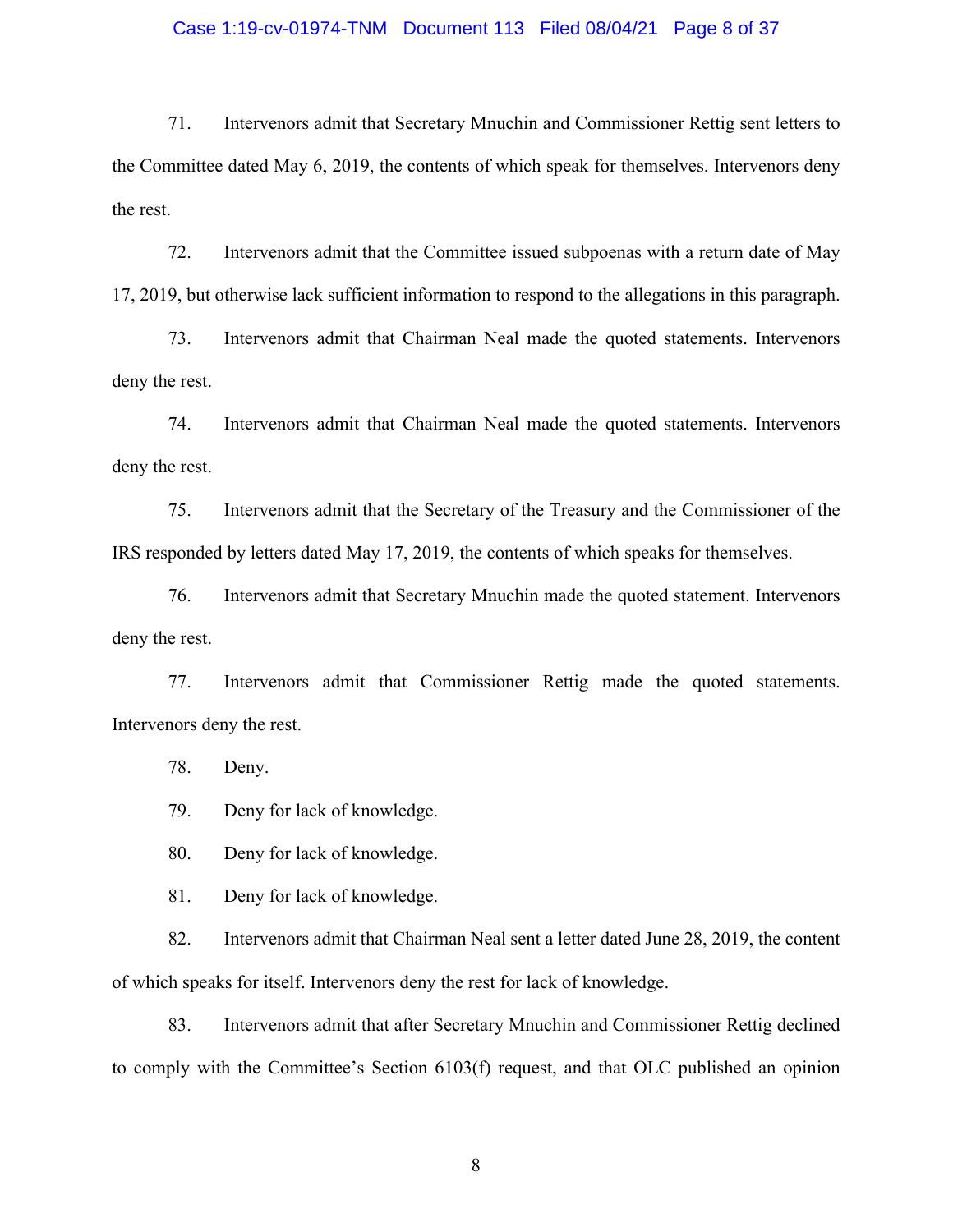#### Case 1:19-cv-01974-TNM Document 113 Filed 08/04/21 Page 9 of 37

 supporting their decision to decline to provide the Committee with the tax returns, the content of which speaks for itself.

- 84. The OLC opinion speaks for itself. Intervenors deny the rest of this paragraph.
- 85. The OLC opinion speaks for itself. Intervenors deny the rest of this paragraph.
- 86. The OLC opinion speaks for itself. Intervenors deny the rest of this paragraph.
- 87. Deny.
- 88. The paragraph sets forth legal conclusions, to which no response is required.
- 89. The paragraph sets forth legal conclusions, to which no response is required.
- 90. Deny.
- 91. Deny.
- 92. Deny.
- 93. Deny.
- 94. Deny.

 95. Intervenors admit that the House is not a continuing body and that the 116th Congress ended on January 3, 2021. Intervenors deny the rest.

- 96. Deny.
- 97. Deny.

 98. Intervenors admit that the Bipartisan Legal Advisory Group voted to authorize the Committee to initiate this litigation. The cited authorities speak for themselves. Intervenors deny the rest.

 99. Intervenors incorporate their responses to the preceding paragraphs, as if set forth fully herein.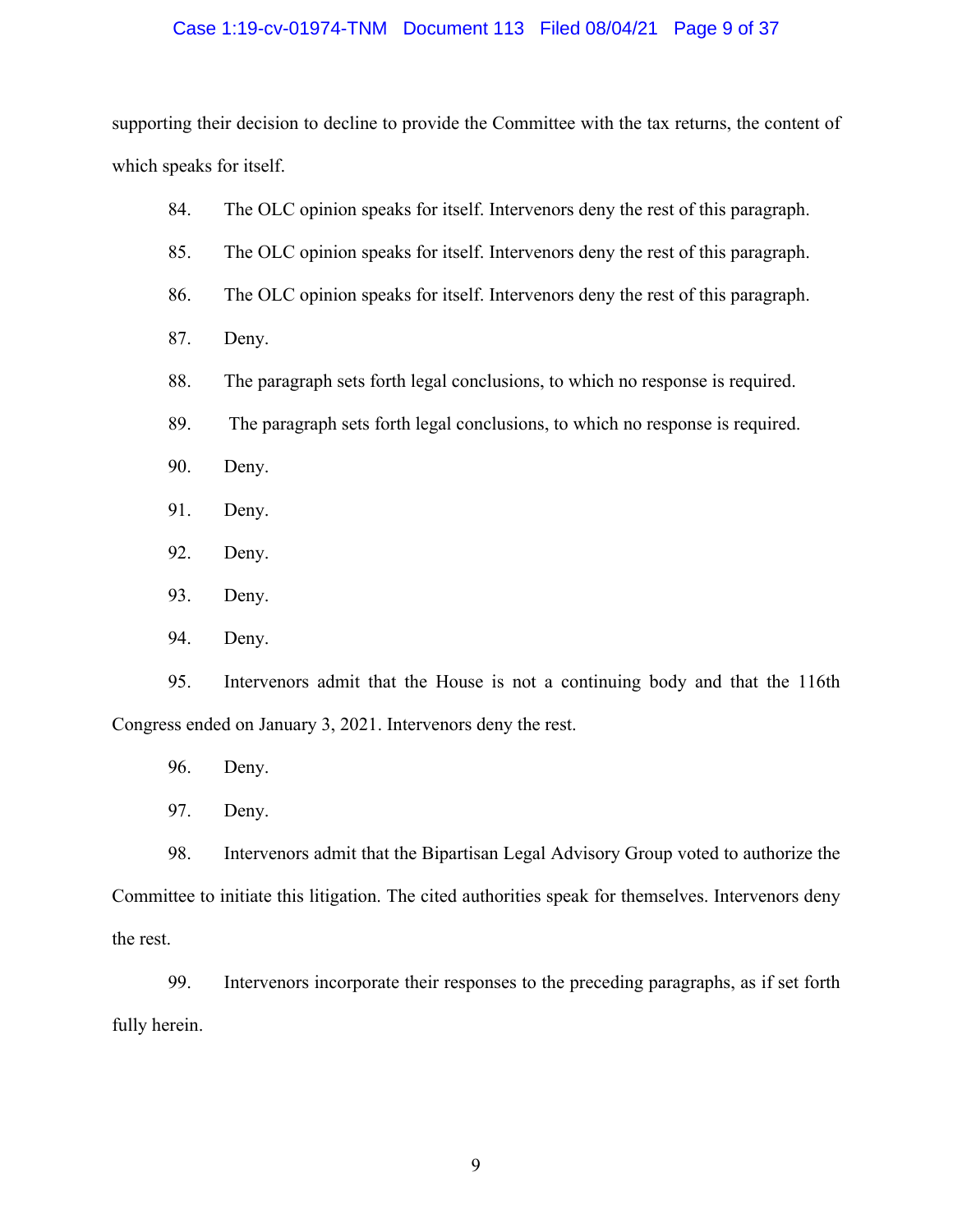#### Case 1:19-cv-01974-TNM Document 113 Filed 08/04/21 Page 10 of 37

 100. Intervenors admit that the Committee authorized, issued, and served the subpoenas on Defendants. Intervenors deny the rest.

 101. Intervenors admit that the subpoenas demand that the Defendants produce the documents set forth in Schedule A of the subpoenas. Intervenors deny the rest.

- 102. Deny.
- 103. Deny.
- 104. Deny.

105. Intervenors incorporate their responses to the preceding paragraphs, as if set forth

# fully herein.

- 106. Intervenors admit that the statute's text includes the quoted language.
- 107. Deny.
- 108. Section 6103(f) speaks for itself. Intervenors deny the rest.
- 109. Deny.
- 110. Deny.

 111. Intervenors incorporate their responses to the preceding paragraphs, as if set forth fully herein.

- 112. Intervenors admit that the statute's text includes the quoted language.
- 113. Deny.
- 114. Deny.
	- i. Deny.
	- ii. Deny.
	- iii. Deny.
	- iv. Deny.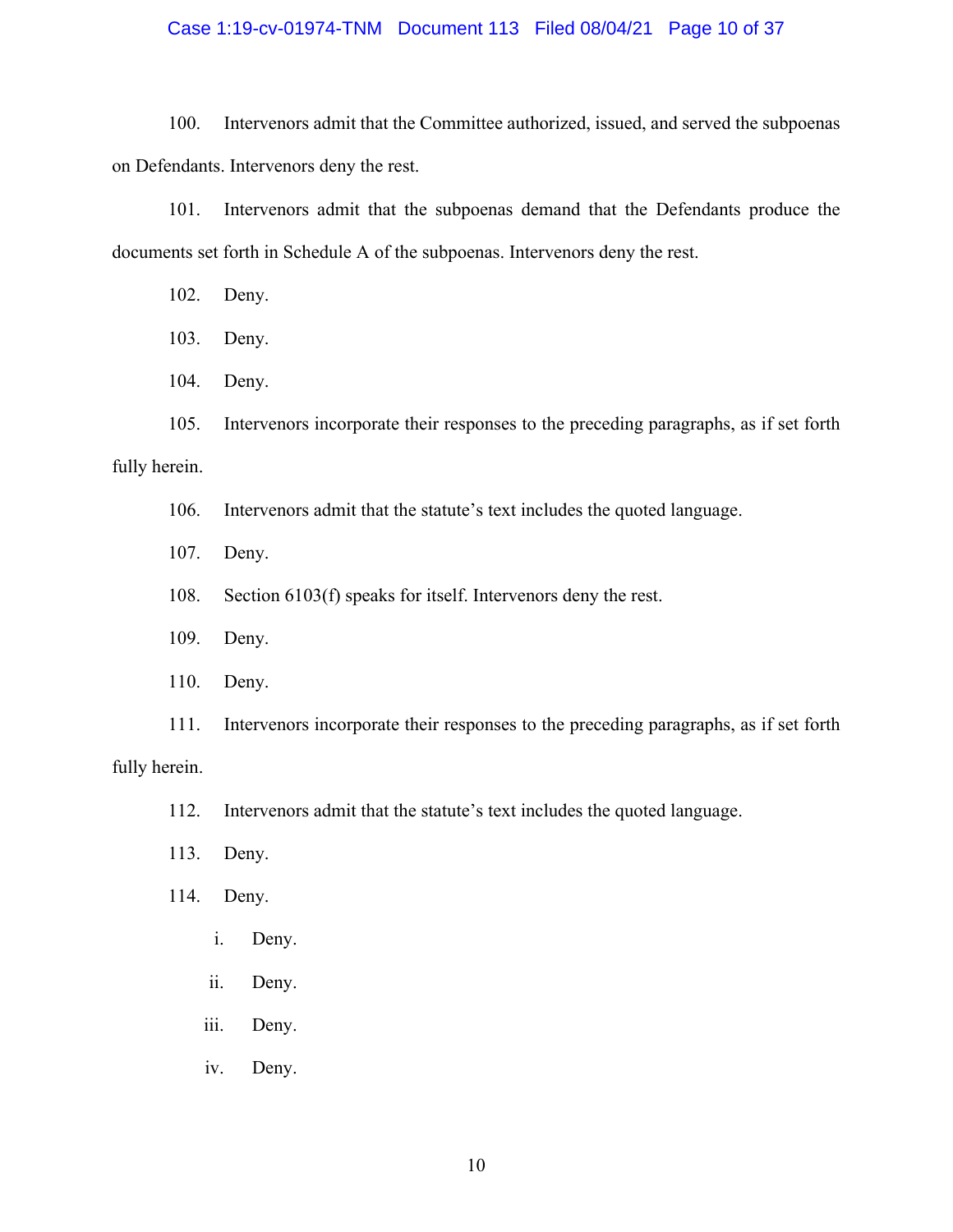115. Deny.

 116. Intervenors incorporate their responses to the preceding paragraphs, as if set forth fully herein.

117. Intervenors admit that the statute's text includes the quoted language.

118. Deny.

119. Deny.

- i. Deny.
- ii. Deny.

120. Deny.

 121. Intervenors incorporate their responses to the preceding paragraphs, as if set forth fully herein.

122. Intervenors admit that the statute's text includes the quoted language.

123. Deny.

124. Deny.

125. Deny.

 126. Intervenors incorporate their responses to the preceding paragraphs, as if set forth fully herein.

127. The text of Section 6103(f) speaks for itself. Intervenors deny the rest.

 128. Intervenors admit that the Committee provided Defendants with a written request for tax return information and that Defendants have not provided the requested documents. Intervenors deny the rest.

129. Deny.

130. Deny.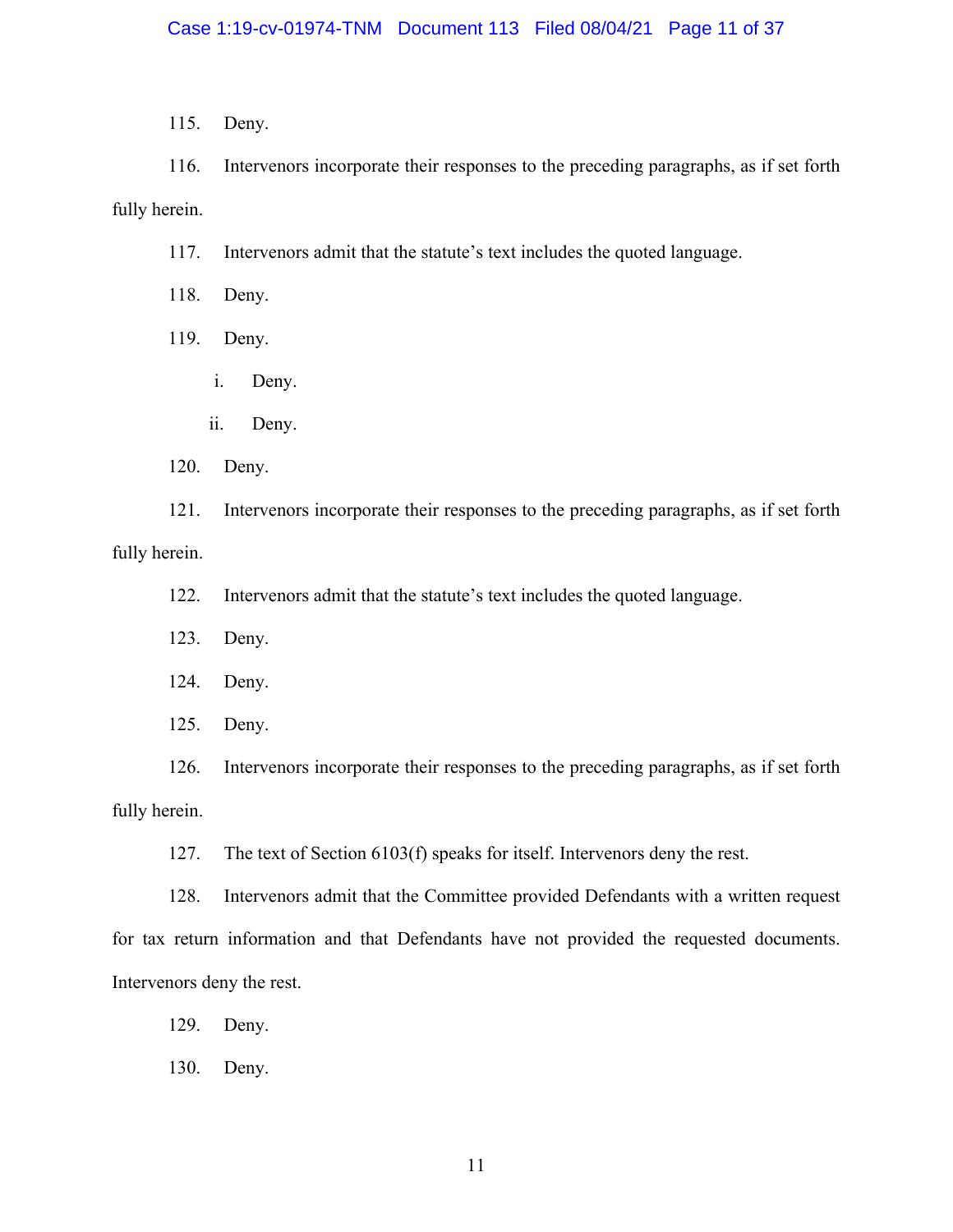#### Case 1:19-cv-01974-TNM Document 113 Filed 08/04/21 Page 12 of 37

 131. Intervenors incorporate their responses to the preceding paragraphs, as if set forth fully herein.

132. The text of Section 6103(f) speaks for itself. Intervenors deny the rest.

 133. Intervenors admit that the Committee provided Defendants with a written request for tax return information and that Defendants have not complied with that request. Intervenors deny the rest.

134. Deny.

135. Deny.

 136. Intervenors incorporate their responses to the preceding paragraphs, as if set forth fully herein.

137. Deny.

138. The text of Section 6103(f) speaks for itself. Intervenors deny the rest.

- 139. Deny.
- 140. Deny.

### **RESPONSE TO PRAYER FOR RELIEF**

Intervenors deny that the Committee is entitled to any relief.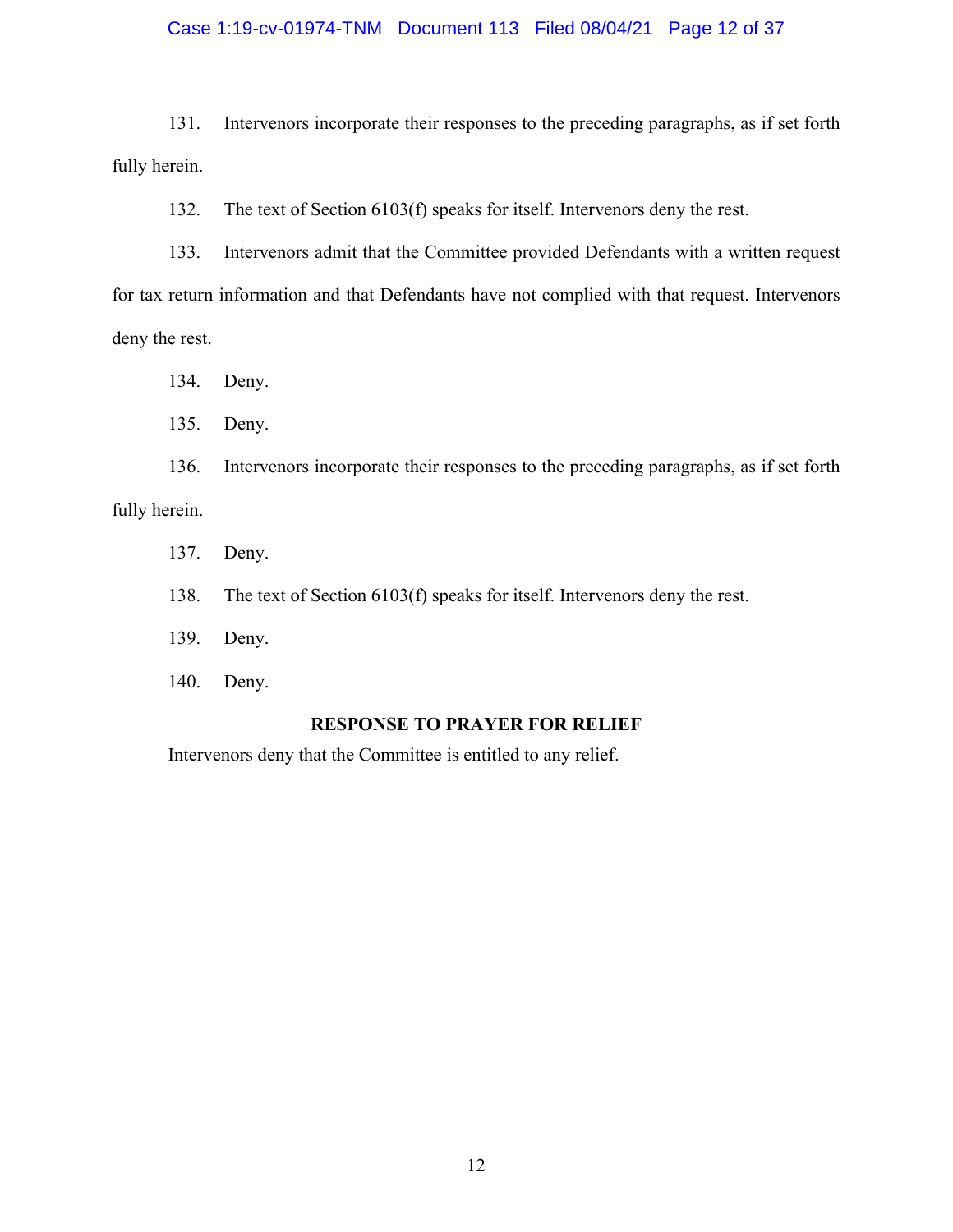### **COUNTERCLAIMS & CROSS-CLAIMS**

 1. During the 2016 election, then-Candidate Trump declined to disclose his federal tax returns, citing ongoing IRS audits and the need to not prejudice his rights in those proceedings.

 2. The tax returns became a major campaign issue. Secretary Clinton repeatedly she framed the criticism at one presidential debate, "[W]hy won't he release his tax returns? … Maybe he's not as rich as he says he is. Second, maybe he's not as charitable as he says he is. Third, we don't know all of his business dealings …. Or maybe he doesn't want the American people ... to know that he's paid nothing in federal taxes.... It must be something really important, insinuated that their nondisclosure suggested they contained politically damaging information. As even terrible, that he's trying to hide."

 3. After President Trump's election, Democrats in Congress and across the country only became more eager to disclose the President's tax returns for political gain.

 4. During the 115th Congress, when they were still the minority party, House Democrats gave a variety of reasons for wanting the President's tax returns. Their statements all had a common theme: the tax returns would contain damaging information about President Trump that the House Democrats would release to the public.

 a. Then-Leader Nancy Pelosi, for example, said there was a "popular demand" for the President's tax returns, which she suspected would reveal "a Russia connection" and "what [the] Russians have on Donald Trump." In a press conference with the House Democratic Leadership, she reiterated her concern about Russia and called on the Ways and Means Committee to "make those tax returns public."

 b. Committee Democrats released a report stating they "remain steadfast in our pursuit to have his individual tax returns disclosed to the public."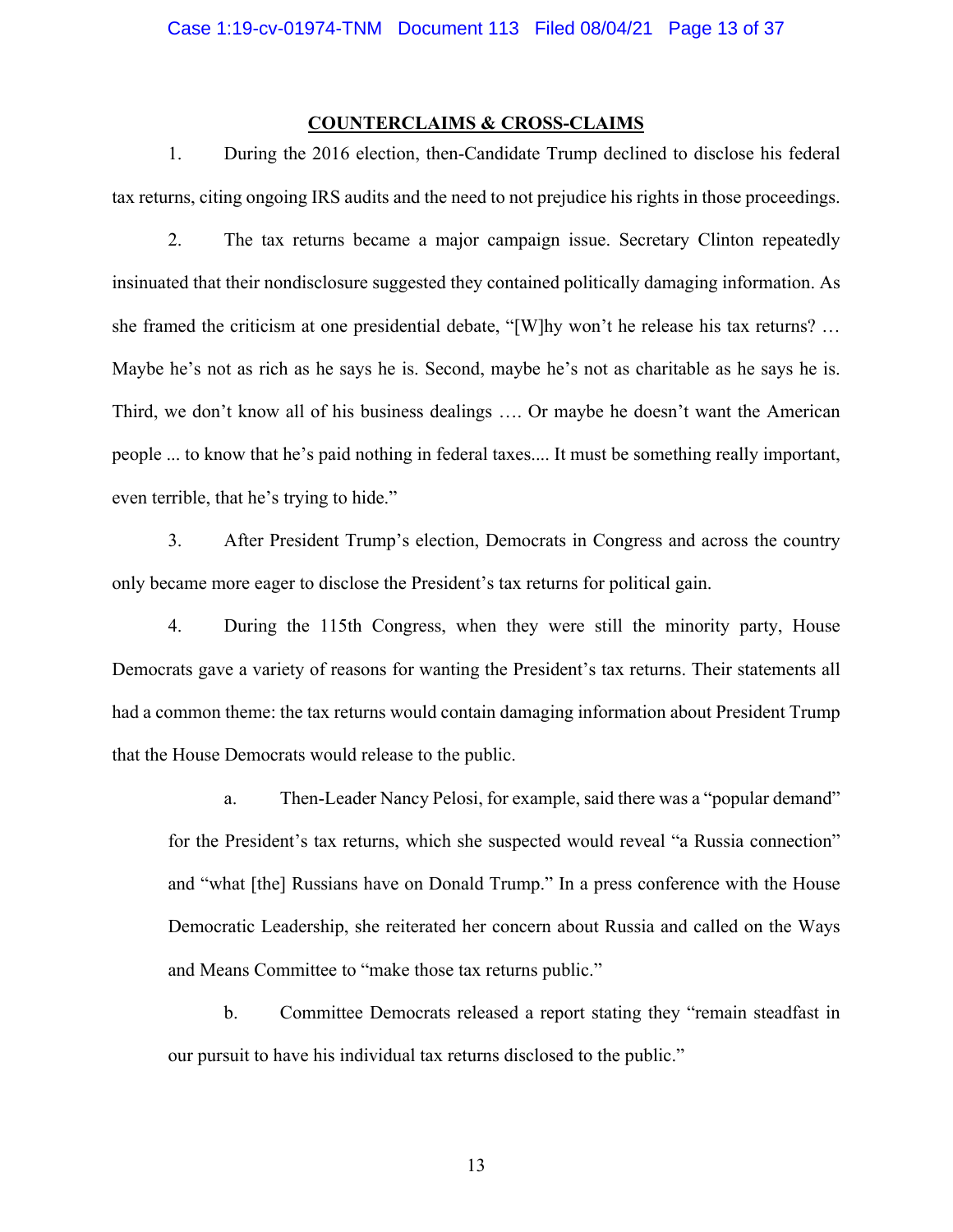#### Case 1:19-cv-01974-TNM Document 113 Filed 08/04/21 Page 14 of 37

 c. Then-Ranking Member Richard Neal said he wanted the public to "see the tax forms" and for "the media to sift and sort" them.

 public has an interest in knowing of the President's personal and business affairs"; he suspected the returns would show that the President "will benefit personally" from tax reforms, has "payments to or from Russians," and has "conflicts with and entanglements with foreign governments and potential violations of the Emoluments Clause." He also said that "Trump's a self-made myth" and promised that, if Democrats took back the House in d. Representative Lloyd Doggett, another Committee member, said "[t]he 2018, the Committee would not "even need a subpoena" to "obtain his tax returns."

 Republicans had "blocked" Democrats' requests "to see Trump's tax returns" "8 different times." She insisted that "[w]e need to know the truth" and to "[r]elease the returns" to see e. Representative Judy Chu, another Committee member, complained that if Trump committed fraud when he was a private citizen.

 f. Representative Bill Pascrell, another Committee member, stated that "[w]e must see Trump's tax returns to know just how far and how deep the crimes go." "Americans have a right to know if their President is a crook," he also stated. "Seeing Trump's tax returns will help us determine if he is one." Another time he stated, "After losing dad's support, Trump went on a spending spree — where did that money come from? The only way to know is to get his tax returns. I'll never give up on this."

 5. After the 2018 midterm elections, Democrats took control of the House and, with it, the power to issue subpoenas and document requests.

 6. Now-Speaker Pelosi confirmed that Democrats would use their new power to obtain and expose President Trump's tax information. "I think overwhelmingly the public wants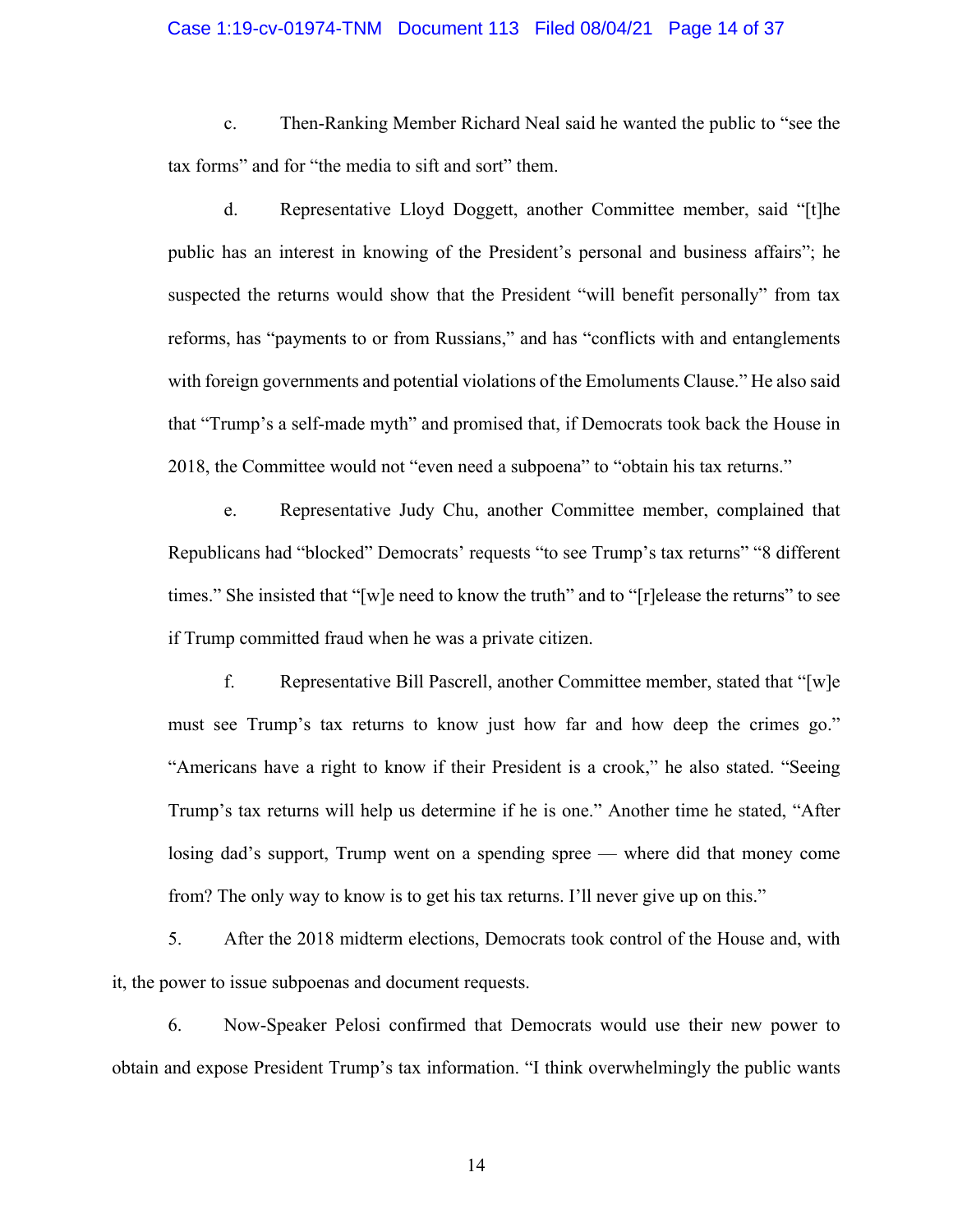#### Case 1:19-cv-01974-TNM Document 113 Filed 08/04/21 Page 15 of 37

 to see the president's tax returns," she said. "And so they want to know the truth, they want to know the facts and he has nothing to hide."

 7. Representative Pascrell said that under the new Speaker's leadership, "I am confident we will have the will and the tools to finally expose Trump's financial history to sunlight." "We will not rest on the committee until Donald Trump's personal and business records are given total scrutiny. We must see how far the crimes go." Once the new Congress began, Representative Pascrell announced that "we continue to work to expose Donald Trump's tax returns to vital congressional sunlight."

 8. Representative Jimmy Gomez, a Committee member, noted that Chairman Neal was creating the "justification" for requesting President Trump's tax information. Representative Gomez stated, "We really need to get those tax returns to get a better picture and to understand if he committed a crime." "I think that the information leads us in that direction, but I'm not sure if we're quite there yet. I think we need those tax returns to seal the deal."

 9. Representative Pascrell urged the Committee to seek President Trump's tax information without delay, noting that "his returns would show" if he committed "fraud."

 10. Knowing he could not request the President's tax returns unless he had a legitimate legislative purpose, Chairman Neal began "contruct[ing]" a "case" that "would stand up under the critical scrutiny of the federal courts." He had to be "meticulous about [his] choice of words," he said, because his request would "become the basis of a long and arduous court case." He implored his fellow Democrats to "resist the emotion of the moment," not "step on [their] tongue[s]," and "approach this gingerly and make sure the rhetoric that is used does not become a footnote to the court case." Getting the tax returns "has to be part of a carefully prepared and documented legal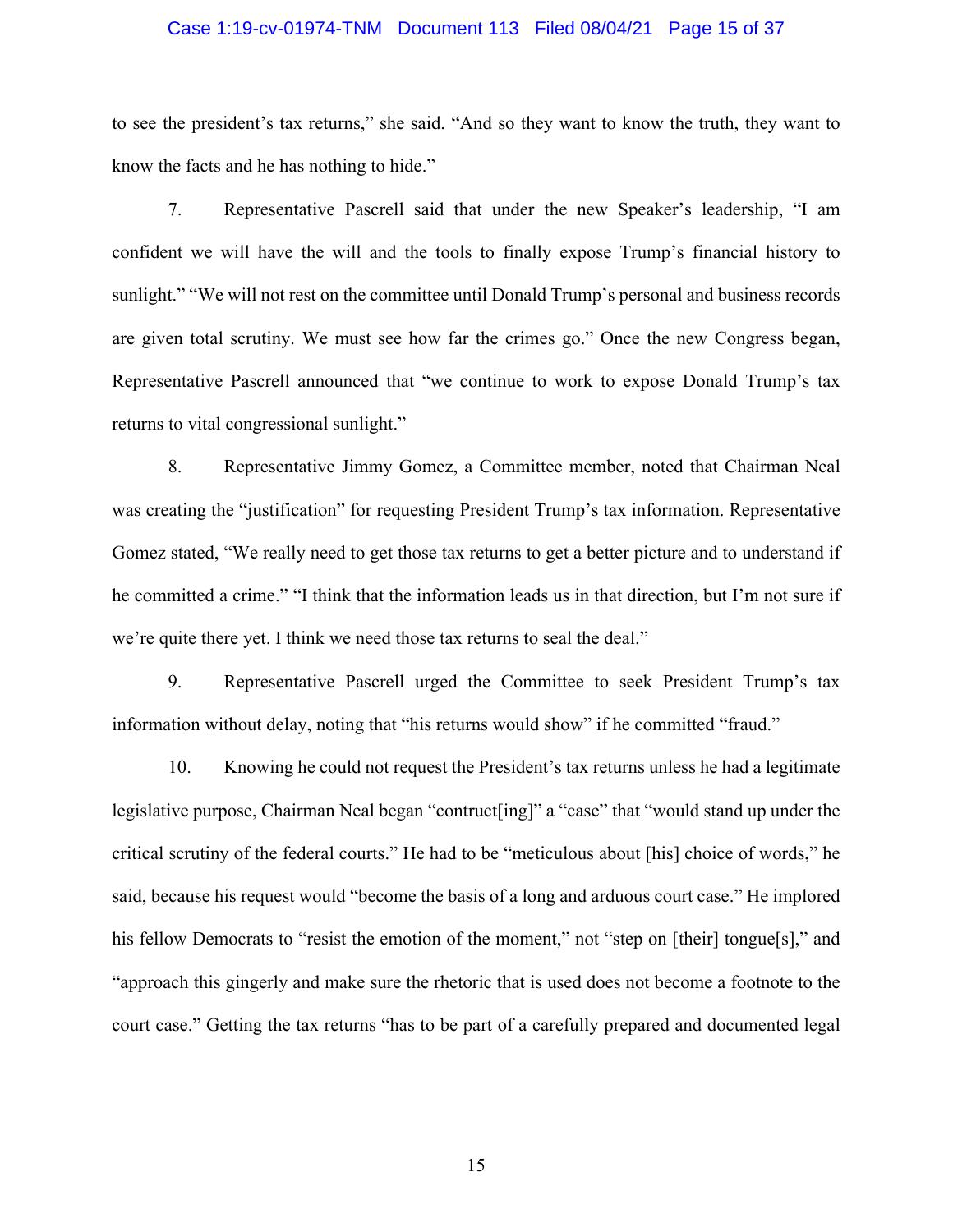#### Case 1:19-cv-01974-TNM Document 113 Filed 08/04/21 Page 16 of 37

 case," Chairman Neal explained. "It will be done judiciously and methodically, but it will be done."

 11. In "construct[ing]" his "case," Chairman Neal knew he could not rely on any of the rationales that Democrats had offered in the past. A bare desire to expose the President's tax information would be illegal, and the Ways and Means Committee has no jurisdiction over "emoluments," "conflicts of interest," or "Russia." But the Ways and Means Committee had to be the one to make the request, House Democrats believed, because only it can both request the President's returns and disclose them to the public. *Cf.* 26 U.S.C. §6103(f)(4).

 12. So Chairman Neal came up with a new rationale. In a letter to the IRS Commissioner dated April 3, 2019, he requested six years' worth of tax returns and other information regarding President Trump and eight Trump entities. He justified his request in terms of "the Federal tax laws"—specifically, determining "the extent to which the IRS audits and enforces the Federal tax laws against a President."

13. Chairman Neal's rationale was pretextual, as he had admitted it would be.

 a. While House Democrats had offered countless justifications for obtaining the President's tax returns, no one at the time had ever mentioned a desire to find out how the IRS audits Presidents.

 b. The Chairman's request bore little resemblance to an effort to investigate how the IRS audits Presidents. It asked for the information of only one President, asked for open files for which audits have not been completed, and never asked the IRS for the most relevant information—namely, how it audits Presidents.

 c. Representative Pascrell said that Neal's strategy "was chosen according to counsel" because it was "the best way" to "make sure we got the tax returns."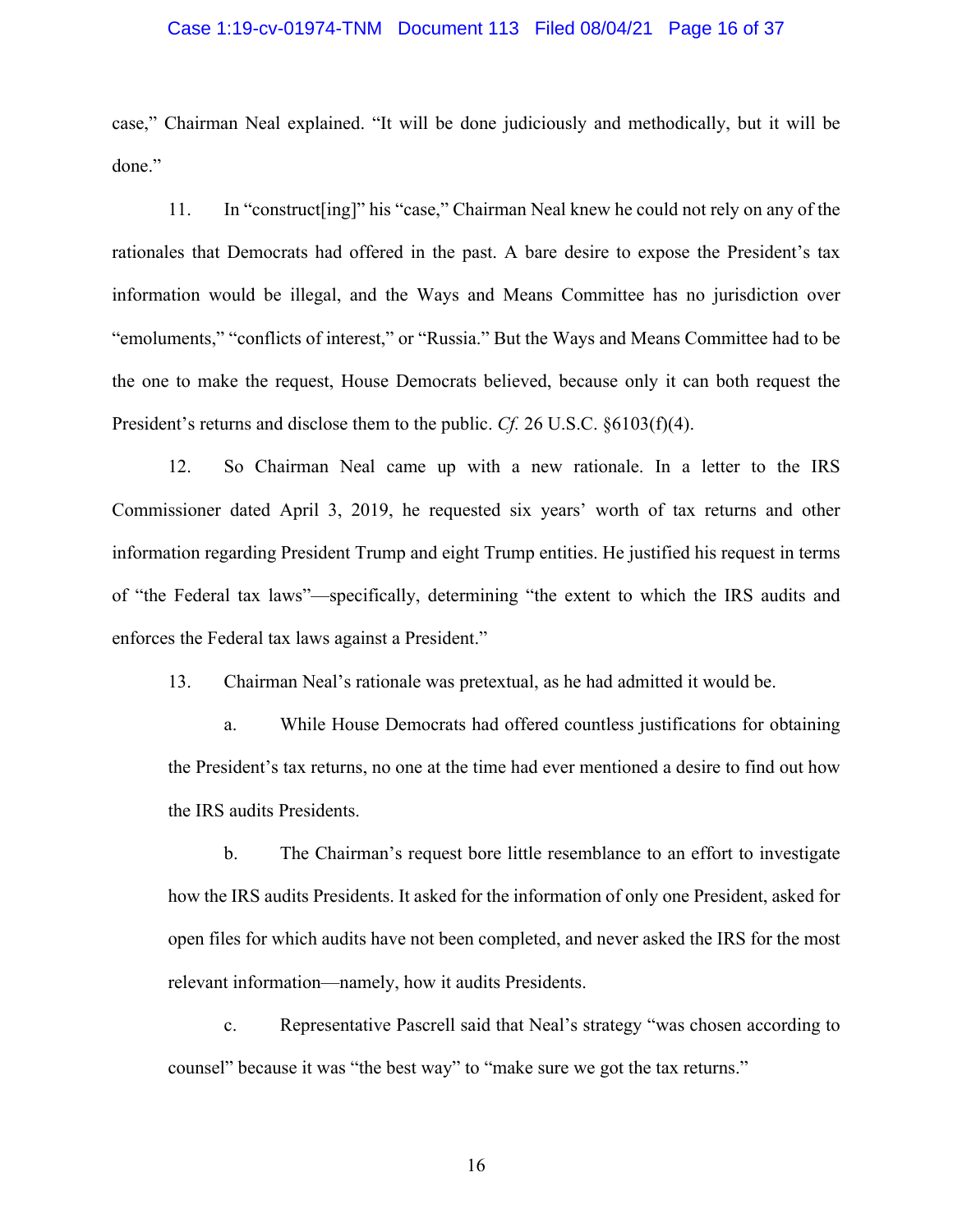#### Case 1:19-cv-01974-TNM Document 113 Filed 08/04/21 Page 17 of 37

 d. In discussing Neal's request, Representative Doggett tied the tax returns to figuring out how "[t]he Trump family may have gained as much as a billion dollars from the recent Trump tax law."

 Neal's rationale but added that "the American people also want to know what is really in e. Representative Gomez, during an interview on CNN, parroted Chairman the tax returns of this President."

 14. In a series of letters, attorneys for the President and Treasury Department challenged this newly-minted rationale as illegitimate. In response, the Chairman did not dispute that his new rationale was pretextual; he merely insisted that no one could "question or second guess the motivations of the Committee."

 15. On May 6, 2019, the Treasury Department indicated it could not comply with the Committee's request for the President's federal tax returns. After compiling and reviewing over 40 pages of Democrats' public statements, Secretary Mnuchin concluded that the Committee's request lacked a legitimate legislative purpose. It was instead a partisan effort to expose the President's private tax information.

 16. The Department of Justice agreed. In a June 13, 2019 memorandum, the Office of Legal Counsel carefully summarized the record to date and concluded that "Chairman Neal's April 3 letter represents the culmination of a sustained effort over more than two years to seek the public release of President Trump's tax returns." "[T]hroughout 2017 and 2018, Chairman Neal and other Members of Congress made clear their intent to acquire and release the President's tax returns. They offered many different justifications for such an action, … [b]ut oversight of 'the extent to which the IRS audits and enforces the Federal tax laws against a President' had never been the focus of their demands."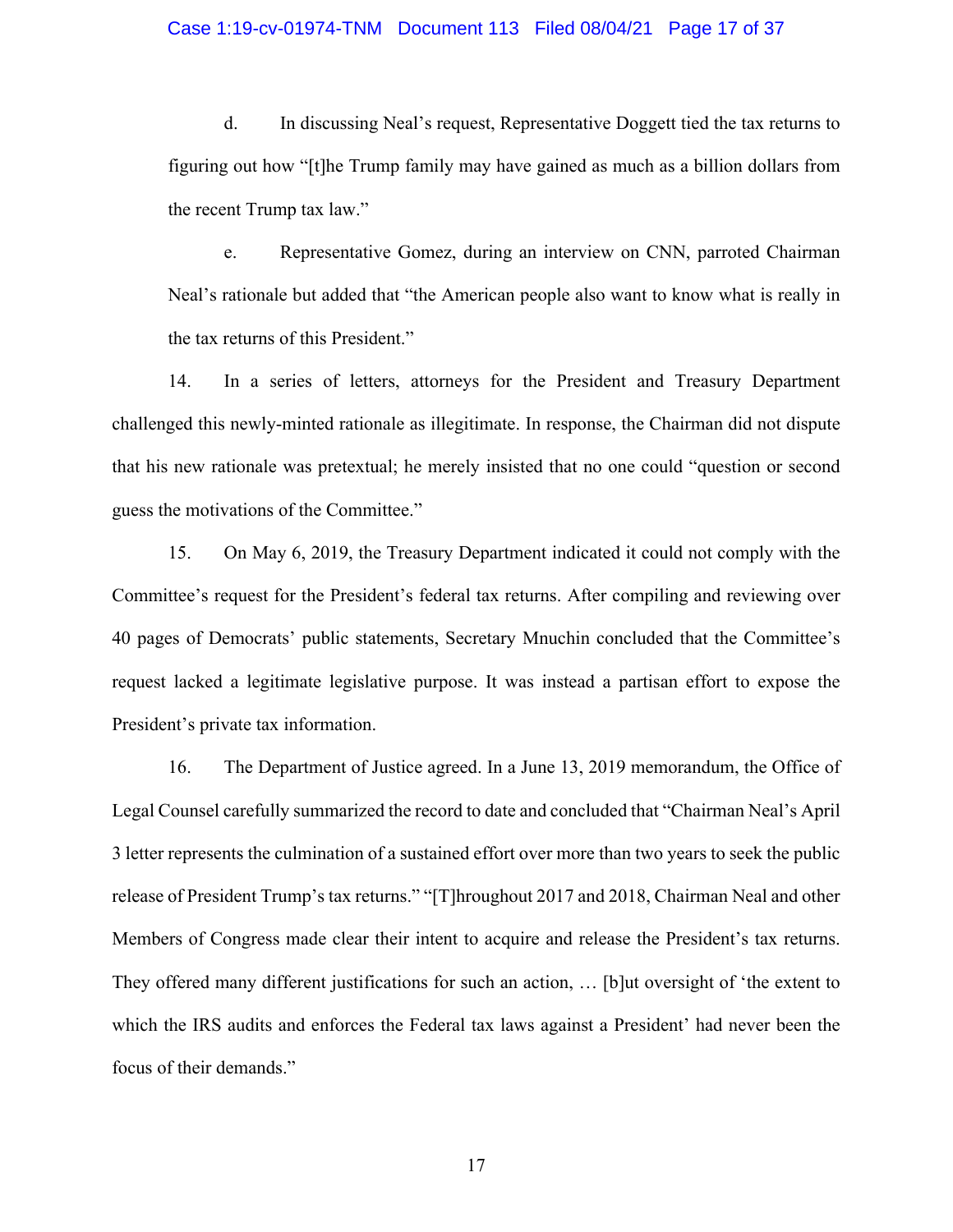#### Case 1:19-cv-01974-TNM Document 113 Filed 08/04/21 Page 18 of 37

 17. OLC found that "the Committee's stated purpose in the April 3 letter blinks reality. It is pretextual. No one could reasonably believe that the Committee seeks six years of President Trump's tax returns because of a newly discovered interest in legislating on the presidential-audit process. The Committee's request reflects the next assay in a long-standing political battle over the President's tax returns. Consistent with their long-held views, Chairman Neal and other majority members have invoked the Committee's authority to obtain and publish these returns. Recognizing that the Committee may not pursue exposure for exposure's sake, however, the Committee has devised an alternative reason for the request."

 18. The Committee's request for tax information was part of a broader, nationwide effort by Democratic officials to obtain President Trump's financial information and expose it to the public.

 19. In July 2019, California passed a law purporting to "prohibit the Secretary of State from printing on a primary election ballot the name of a candidate for President of the United States who has not filed with the Secretary of State the candidate's federal income tax returns for the five most recent taxable years." A federal district court found that, despite its ostensibly neutral framing, this law "was primarily intended to force President Trump to disclose his tax returns." The law was ultimately invalidated by the California Supreme Court.

 20. In August 2019, the District Attorney of New York County—in the country's first state grand-jury subpoena to a sitting President—requested President Trump's tax returns. The District Attorney stated that his subpoena was part of an investigation into "potential crimes under New York law."

 21. Before President Trump's inauguration, New York considered the TRUMP Act, which would have required presidential candidates to publicly disclose their federal tax returns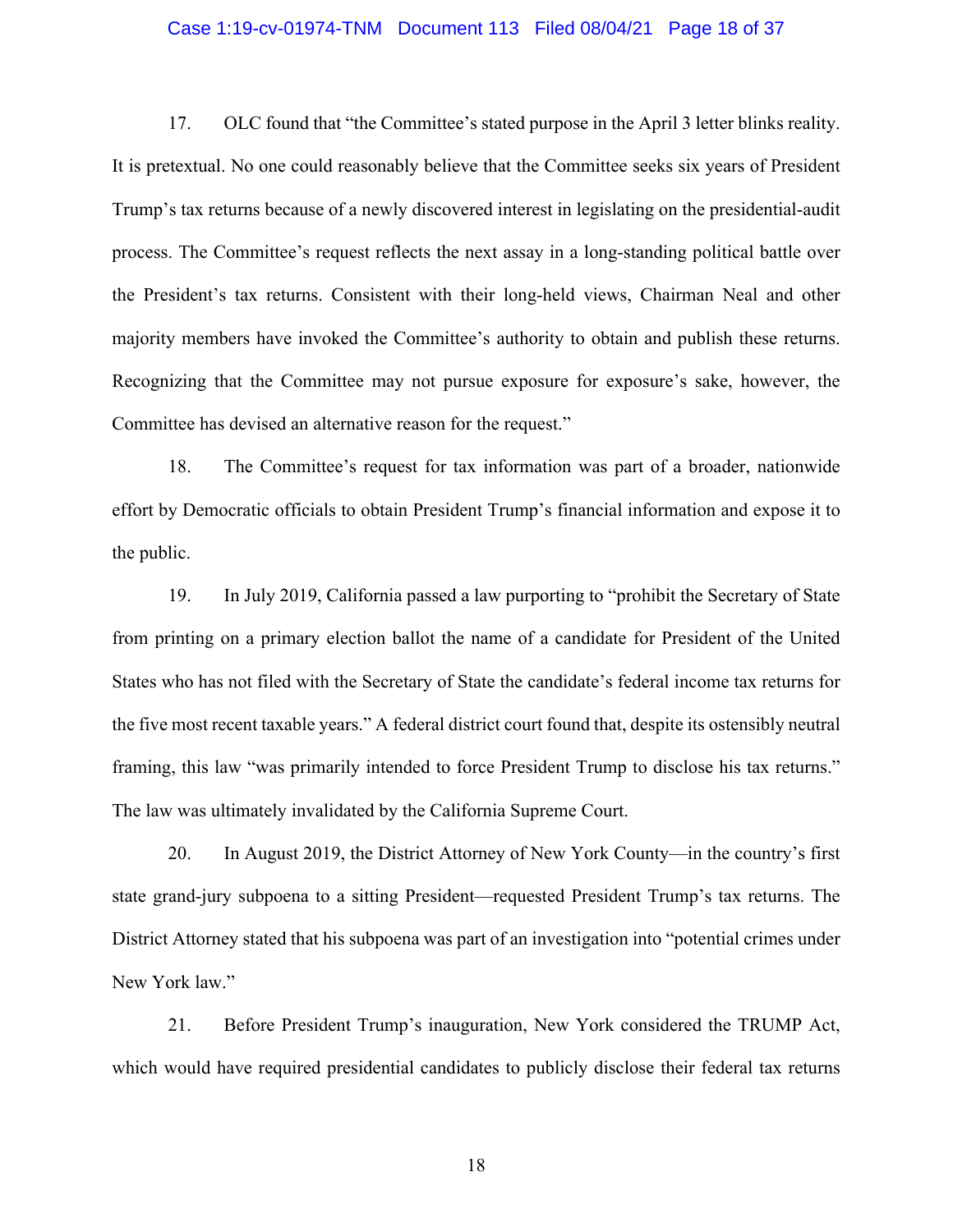#### Case 1:19-cv-01974-TNM Document 113 Filed 08/04/21 Page 19 of 37

 from the last five years in order to appear on the ballot in New York. Ultimately, New York enacted the TRUST Act in May 2019, allowing Congress to obtain a President's state returns from New York if Congress had requested the President's federal returns from the Treasury Department (which, for President Trump, it had already done).

 22. New York legislators viewed the TRUST Act as a way to help the Committee accomplish the reason it requested the President's federal return: obtaining and exposing his private tax information for political gain.

 a. As the bill's sponsor Senator Holyman explained, "[N]o one is above the law and we have a situation in Washington where a coequal branch of government has requested tax information from the White House and it is being stonewalled." "New York, as the home of the president and the headquarters for some of his companies, has a unique role and responsibility in that regard to allow Congress to do its constitutionally-mandated job." Only New York could "help head off the constitutional crisis brewing between Congress and the White House over refusal to comply with the request for Donald Trump's tax returns." "As the situation in Washington unfolds the desire by my colleagues is even greater to pass this bill," Senator Hoylman added. "Applying pressure in New York is a positive thing for the efforts by Chairman Neal." positive thing for the efforts by Chairman Neal." b. When asked how best to expose President Trump's tax information, Senator

 Holyman said, "I don't care how we get it done, frankly"; "I want the route that is most politically feasible." "What's at stake here," Senator Hoylman stated, is "the desire of New Yorkers and the American people to seek the truth behind Trump's taxes." "Typically in politics, where there's smoke there's fire." "A lot of New Yorkers, and frankly, Americans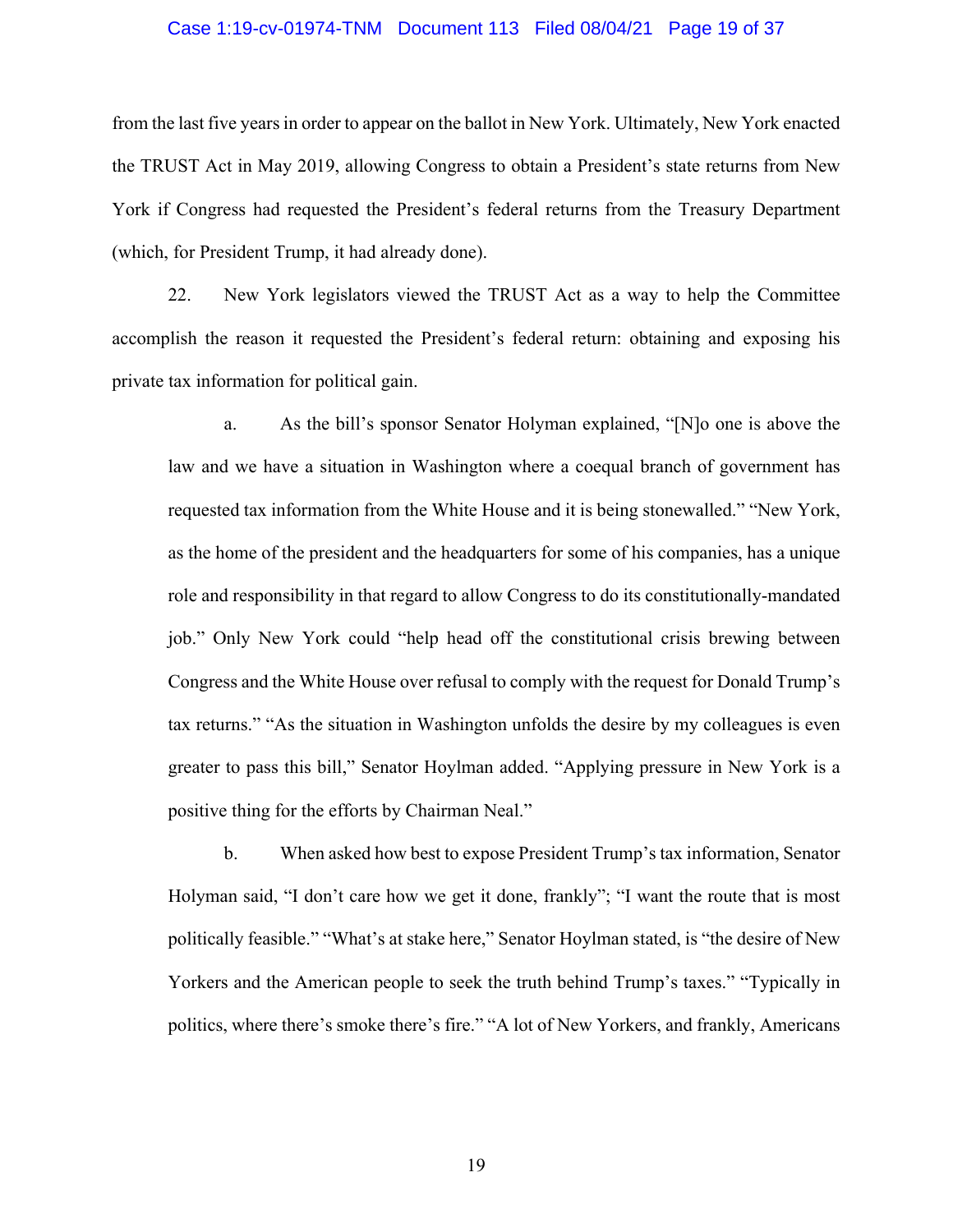#### Case 1:19-cv-01974-TNM Document 113 Filed 08/04/21 Page 20 of 37

 have questions about what he's hiding," and "we have a responsibility to do so as the state that is the home state for President Trump and many of his businesses." that is the home state for President Trump and many of his businesses." c. When asked why the TRUST Act is not "blatantly political," Senator

 Hoylman responded, "We as New Yorkers shouldn't be bystanders to the preservation of our democracy" and "Donald Trump has broken over 40 years of political traditions by not releasing his tax returns."

 releasing his tax returns." d. When asked a similar question, another of the bill's sponsors Assemblymember Buchwald admitted that "[o]bviously it is a bill dominated by Democratic support" but added that some non-Democrats also "want President Trump to release his taxes." "Making sure that the public has information about the man currently in the White House is something that I feel is incumbent upon us to make sure is released." "New York state could play a unique role with regards to transparency of tax returns in connection with the president," Assemblymember Buchwald added.

 e. Senator Andrea Stewart-Cousins voted for the TRUST Act because "[n]o one is above the law and we see things unfolding, that, really, is blocking the ability for our counterparts on the congressional level to actually do their responsibility."

 f. Senator Michael Gianaris voted for it to "send a message that no one is above the law…. [W[e have a president who is defying the norms of checks and balances and the balance of power in this country."

 g. Assemblymember Thomas Abinanti echoed that "the President has spurned the tradition of releasing his own tax returns, and he has intentionally and publicly thwarted the legitimate and necessary oversight of Congress."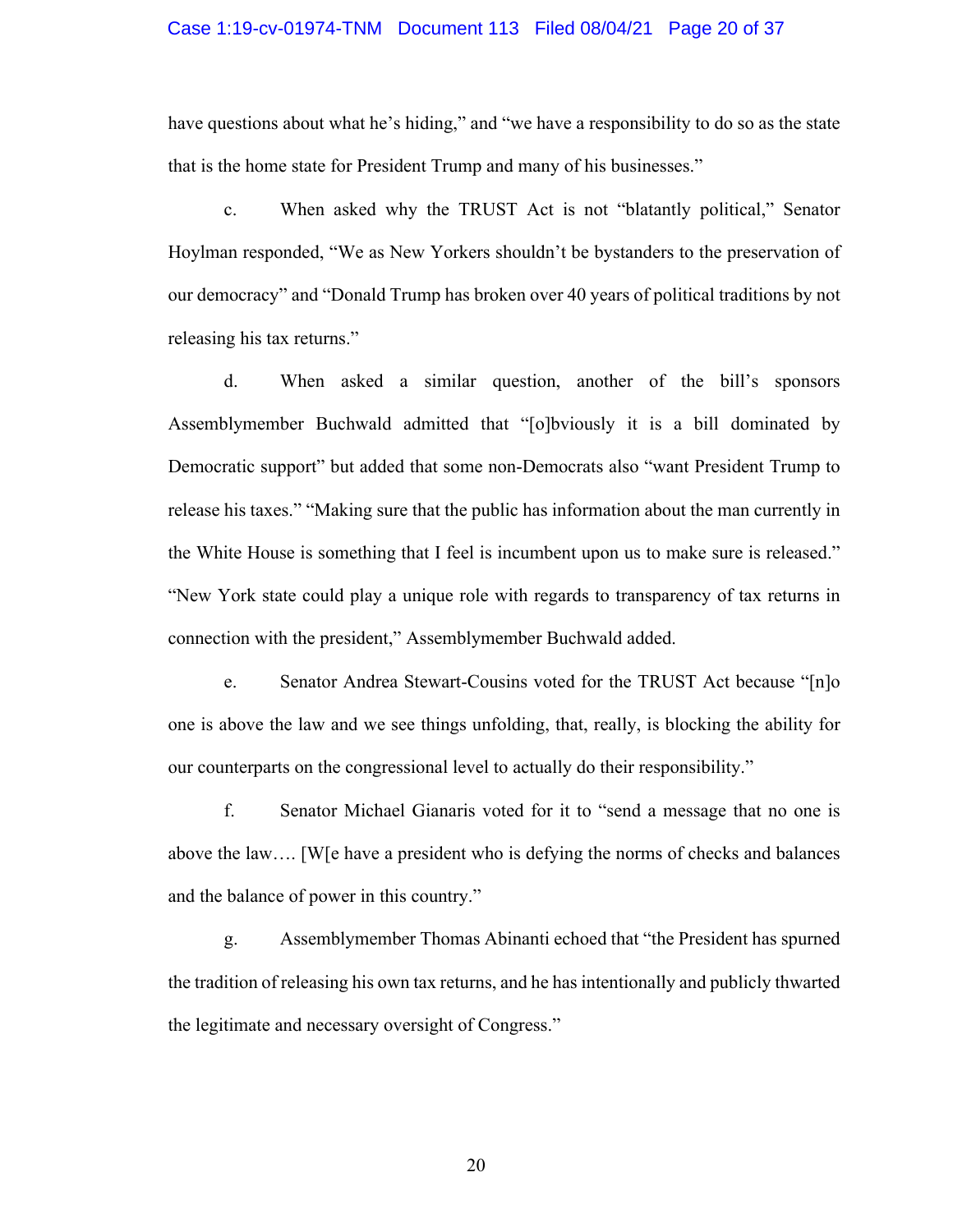#### Case 1:19-cv-01974-TNM Document 113 Filed 08/04/21 Page 21 of 37

 h. Carl E. Heastie, the Democratic speaker of the Assembly, echoed that "there seems to be nationwide desire" to see Mr. Trump's taxes.

 i. Senator Luis Sepúlveda described the law as a way to "resist" the "current president [who] is potentially breaking every rule."

 23. The New York legislature's illegitimate motives did not go unnoticed. Assemblymember Michael Benedetto, a Democrat, stated, "Make no mistake, I have complete disdain with what is going on in this administration in Washington." "But … the purpose [of the TRUST Act] is obviously political in nature .… No Legislature should craft legislation for political reasons just to get a few people they consider their enemies." Assemblymember Carrie Woerner, who voted for the TRUST Act, lamented that it was "an intrusion … driven by politics." Governor Cuomo also expressed initial reservations about the TRUST Act because "if we have to pass a law that is clearly designed to help a Democratic Congress access Donald Trump's tax returns it will be in the courts for years, because this really does raise serious constitutional questions."

 24. Committee Democrats implored Chairman Neal to take advantage of the TRUST Act. Since President Trump's New York taxes have nothing to do with the IRS's process for auditing Presidents' federal taxes, these requests revealed the pretextual nature of that rationale.

 a. Representative Doggett said, "we should take a look" at "New York's information."

 b. Referencing the TRUST Act, Representative Pascrell said he supports "any tool … that might shed sunlight on Trump's tax return history" because the country needs to know what he "is hiding" and whether he "is a crook."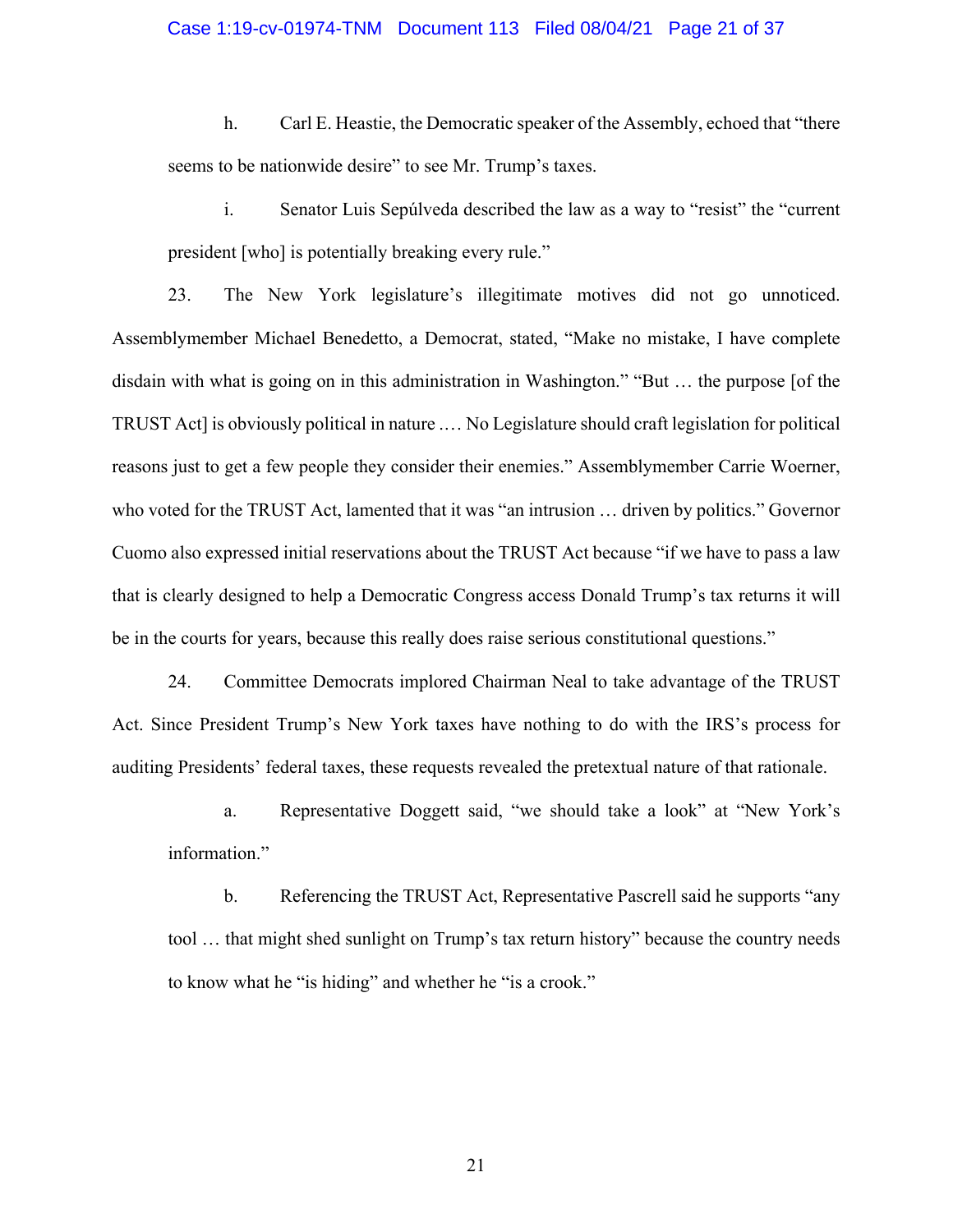#### Case 1:19-cv-01974-TNM Document 113 Filed 08/04/21 Page 22 of 37

 c. Representative Judy Chu declared that "[t]he new law out of New York State is a new and interesting option that I believe should be considered and examined as we move forward."

25. Other House Democrats added their voices to this chorus.

 a. Representative Maxine Waters, who chairs the House Financial Services Committee, said that "I'm for" "[w]hatever it takes to get" the President's tax returns.

 b. Representative Pramila Jayapal, co-chair of the House Progressive Caucus, similarly said, "Yes, absolutely, we need to ask [for the state returns]. We need to know."<br>c. Representative Charlie Crist answered a question about the TRUST Act by

Representative Charlie Crist answered a question about the TRUST Act by asking rhetorically, "Why not? I don't think there is any downside for us."

 26. Democrats also tied the TRUST Act to this lawsuit, characterizing the state returns as a backup plan in case this suit was unsuccessful or took too long.

 a. According to Representative Nadler, also a New Yorker and the Chair of the House Judiciary Committee, the TRUST Act means "we can turn to New York State" "[i]f confronted with inability to receive the federal tax return." He called the Act a "workaround to a White House that continues to obstruct and stonewall the legitimate oversight work of Congress." oversight work of Congress."<br>
b. Senator Hoylman likewise framed the TRUST Act as giving "Congress a

 constitutional escape hatch should they not want to wait for the federal court case and its appeals process to be finalized, which potentially could take months to years."

 c. Assembly Speaker Heastie predicted that Chairman Neal would use the bill as "'in case of emergency break glass' type legislation."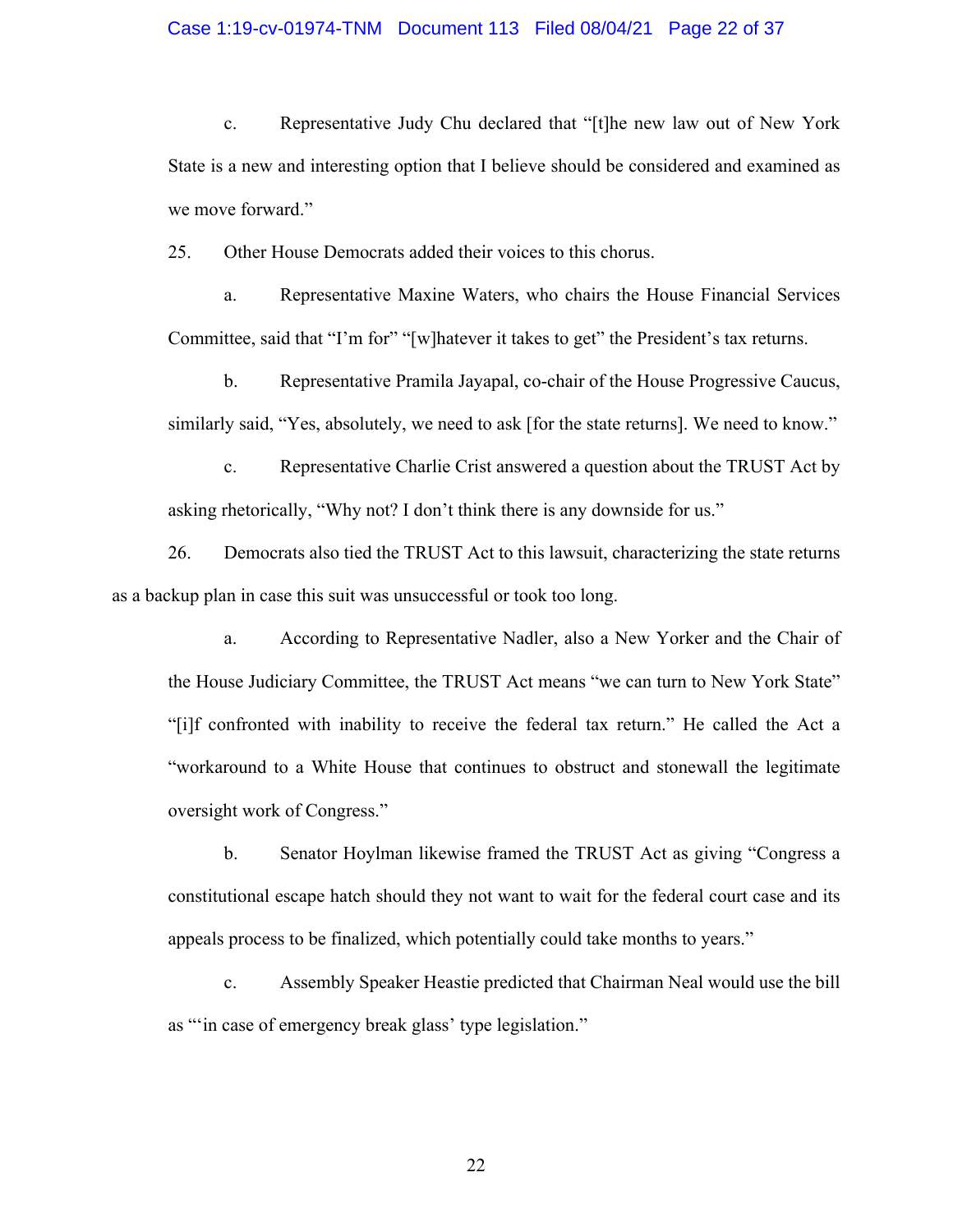#### Case 1:19-cv-01974-TNM Document 113 Filed 08/04/21 Page 23 of 37

 d. So did Representative Hakeem Jeffries, the fifth highest ranking Democrat in the House: "continued obstruction from the administration … may cause the chairman of the Ways and Means Committee to change his mind."

 27. In February 2019, two other House Committees served subpoenas on banks seeking "a broad range of financial records of Donald J. Trump, members of his family, and affiliated entities."

 28. In April 2019, shortly after the Committee requested President Trump's tax information, the House Oversight Committee subpoenaed eight years' worth of his accounting documents. The Committee has since stated in court that this subpoena also seeks tax returns.

 29. In February 2019, the Chairwoman Maloney of the Oversight Committee claimed that President Trump failed to disclose his tax returns because they were "embarrassing" and "also potentially illegal."

 such great lengths to hide [his tax returns]—devastating losses as a businessman, gaming the system to avoid taxes, massive debts that will come due over the next few years, and completely 30. In September 2020, Chairwoman Maloney claimed to "know why Trump went to out of touch with American families."

 31. In July 2020, Representative Cooper, a Democratic member of the Oversight Committee, framed the impact of the Supreme Court's decision in *Mazars* as delaying when "Americans will have the chance to see" President Trump's financial information.

32. In September 2020, Representative Cooper compared President Trump to Leona Helmsley, a convicted felon, in claiming to "know why he hasn't" released his tax returns.

 33. In October 2020, Representative Connolly, a Democratic member of the Oversight Committee, accused President Trump of "potentially … fail[ing] to properly pay [his] taxes."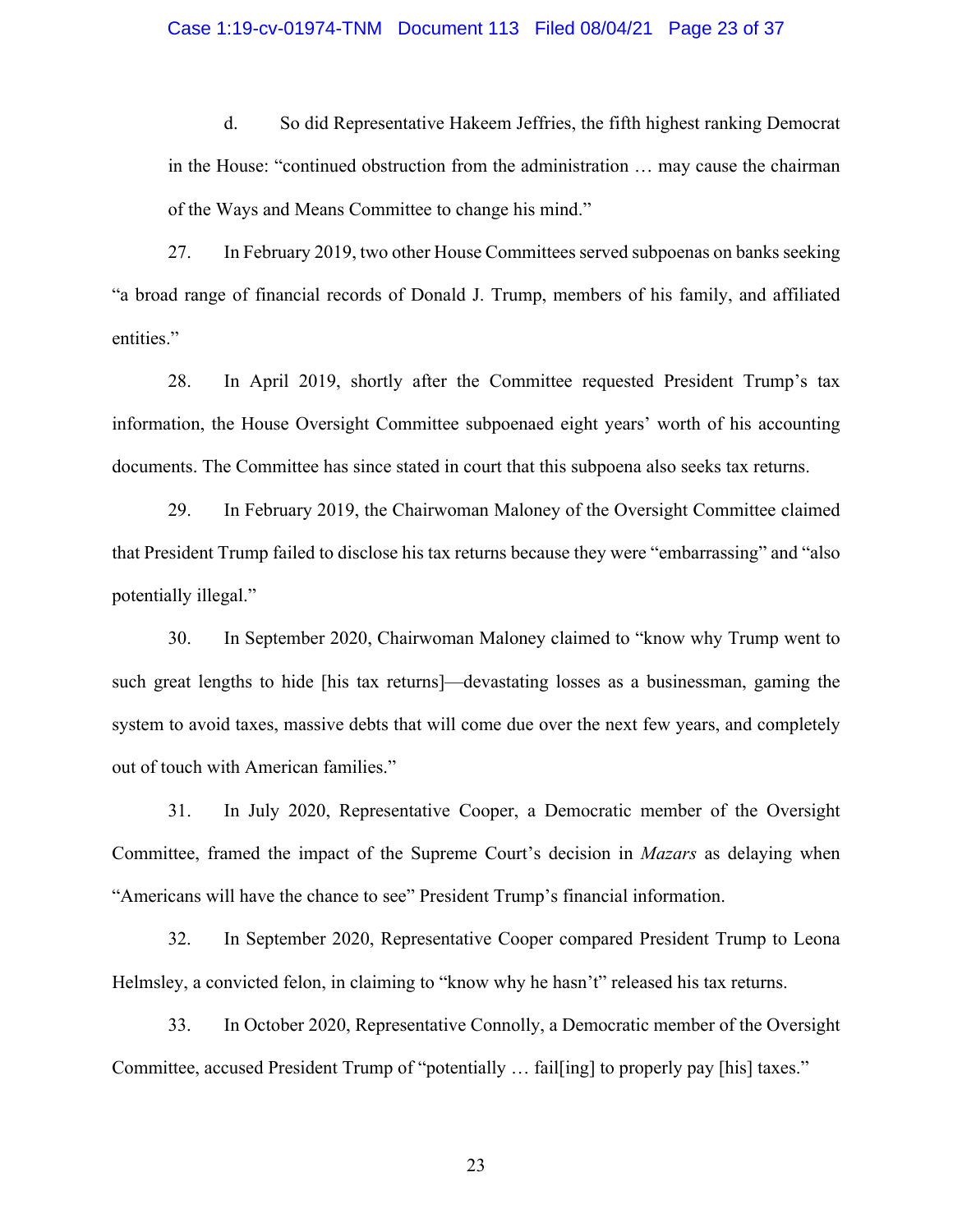#### Case 1:19-cv-01974-TNM Document 113 Filed 08/04/21 Page 24 of 37

 34. In September 2020, Representative Raskin, a Democratic member of the Oversight Committee, called President Trump a "[b]illionaire tax cheat."

 35. In September 2020, Representative Ocasio-Cortez called President Trump a "walking scam." She also publicly referred to the President as a "motherfucker[] … only paying \$750 a year in taxes."

 36. In September 2020, Representative Tlaib claimed to "finally know" why President Trump "resisted releasing his tax returns for so many years: they reveal a failed businessman using unscrupulous—and potentially illegal—tactics to avoid paying the fair share that the rest of us pay into our society."

 37. In August 2020, Representative DeSaulnier, a Democratic member of the Oversight Committee, asserted that "[i]t is past time the American public gets to see the President's tax returns."

 38. In June 2019, Speaker Pelosi said, while discussing the many House investigations targeting President Trump, "I want to see him in prison."

 39. While this case was pending in 2019 and 2020, many House Democrats (including Committee members) publicly lamented that the Committee was unlikely to get the tax returns before the 2020 election. An aide to one of the Committee Democrats said there was "widespread frustration from members of the committee at how slowly this process [of getting the President's tax information] has moved." Committee members were fixated on 2020 because their goal was to expose President Trump's tax information for political gain, rather than study legislation concerning audits.

 40. In August 2019, Representative Gomez stated that his State was "ready for th[e] fight" "to see @realDonaldTrump's tax returns." In October 2020, he stated that "[o]ne way or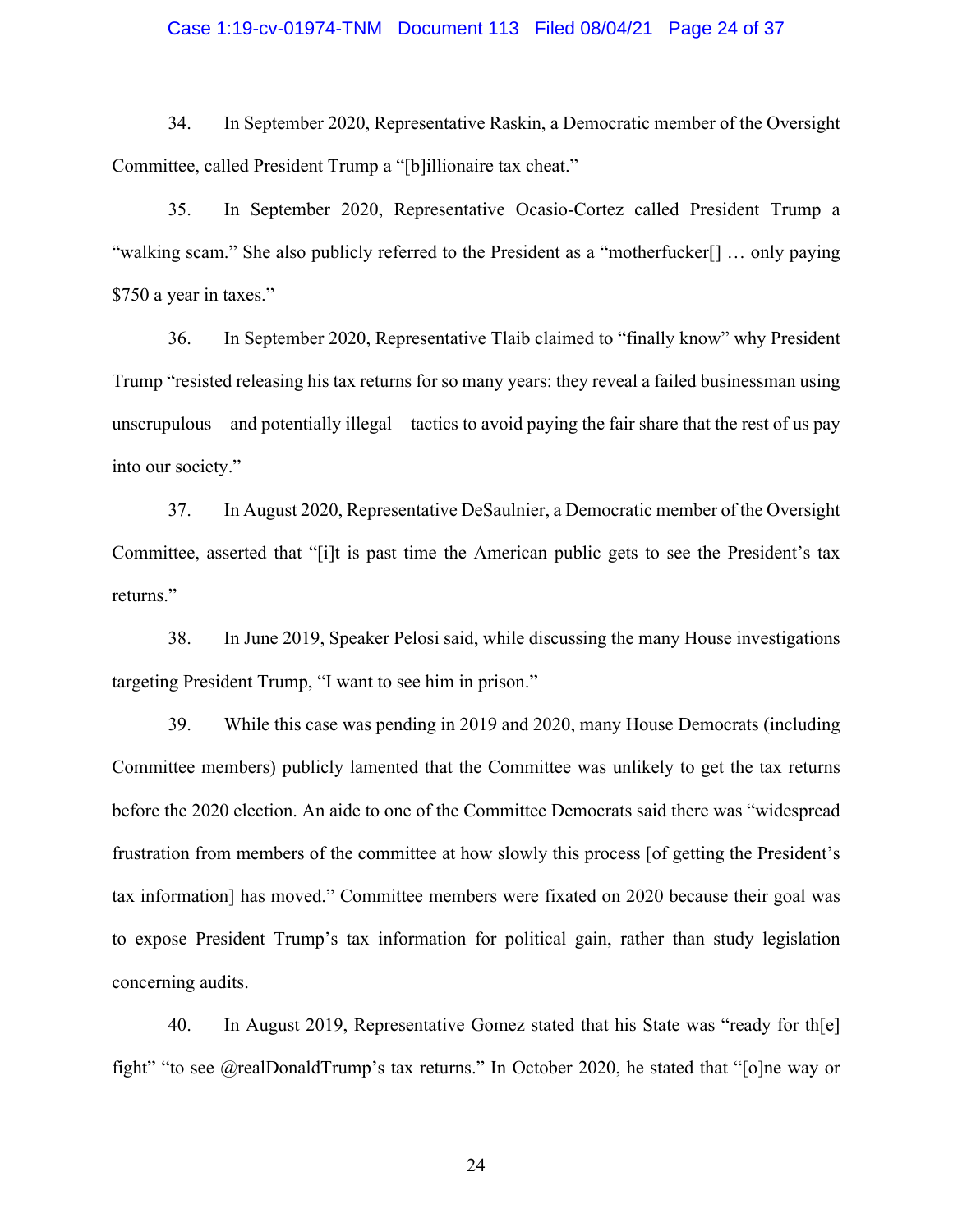#### Case 1:19-cv-01974-TNM Document 113 Filed 08/04/21 Page 25 of 37

 another … the American people are going to learn the truth about Trump's finances and business entanglements."

 41. In August 2020, Speaker Pelosi said, "When we win this election and we have a new president of the United States in January, and we have a new secretary of the Treasury, and Richie Neal asks for the president's tax returns, then the world will see what the president has been hiding all of this time."

 42. Representative Doggett said on September 27, 2020, "Trump hides his tax returns because, unlike most working Americans, he is a freeloader who doesn't believe in paying taxes."

 43. This Court held a status conference in this case on January 22, 2021. During that conference, the Committee stated (through its counsel) that §6103 requests "carry over from one Congress to the next." So despite the adjournment of the 116th Congress on January 3, 2020, the Committee's 2019 request for Intervenors' tax returns was "live" and "still there before the Treasury Department."

 44. Over the next six months, the parties filed monthly joint status reports with the Court.

 45. In the first two reports, the Committee reiterated its position that its April 2019 request "remains outstanding."

 46. In the next three reports, the Committee and Defendants reported that they were engaged in "communications" about this litigation. Although Intervenors asked to be involved in those communications, they were never afforded that opportunity.

 47. In the sixth report, filed on July 2, 2021, the Committee and Defendants again said they were engaged in "communications" (again without Intervenors). They asked the Court to direct them to file a "final status report" by July 30, 2021.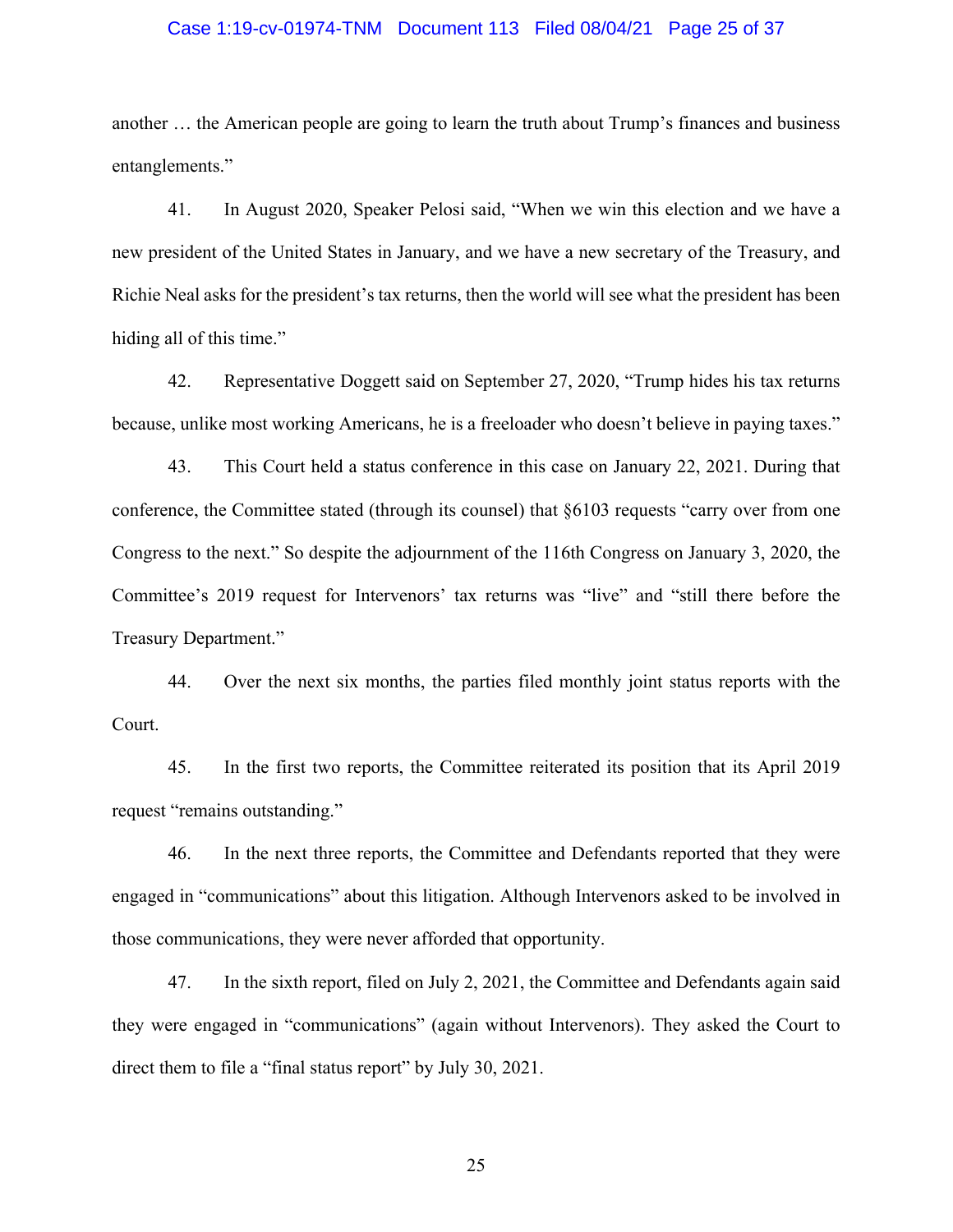#### Case 1:19-cv-01974-TNM Document 113 Filed 08/04/21 Page 26 of 37

 48. What the Committee and Defendants did not reveal—either to the Court or to Intervenors—is that, two weeks earlier, Chairman Neal had written a letter to Defendants Yellen and Rettig. Although they knew about this letter when they filed the sixth joint status report, the Committee and Defendants did not reveal its existence to Intervenors or the Court until July 30, 2021.

 49. In that letter from June 16, 2021, Chairman Neal noted that the Committee "previously requested former President Trump's tax returns and return information" and "continues to seek" it. "Because this matter remains in active litigation," the Committee offered Chairman Neal's letter "as an accommodation."

 50. At the end of the letter, Chairman Neal stated that he "request[s]," "pursuant to the authority provided by Section 6103(f) of the [Tax] Code," the same information about Intervenors that he sought in April 2019—except for "tax years 2015 through 2020" instead of for "tax years 2013 through 2018."

 51. On the afternoon of July 30—the same day the parties' seventh joint status report was due—Defendants revealed the existence of a new opinion from the Office of Legal Counsel. According to that opinion, the Treasury Department had sought OLC's advice on June 17.

 52. The new OLC opinion concludes that Treasury can lawfully comply with Chairman Neal's request for Intervenors' tax information. Notably, the new opinion did not renounce OLC's prior conclusion that the record reveals the Committee's intent is not to pursue "a newly discovered interest in legislating on the presidential-audit process," but to "obtain and publish" Intervenors' tax information. It instead concluded that Treasury must accept the Chairman's stated purposes at face value.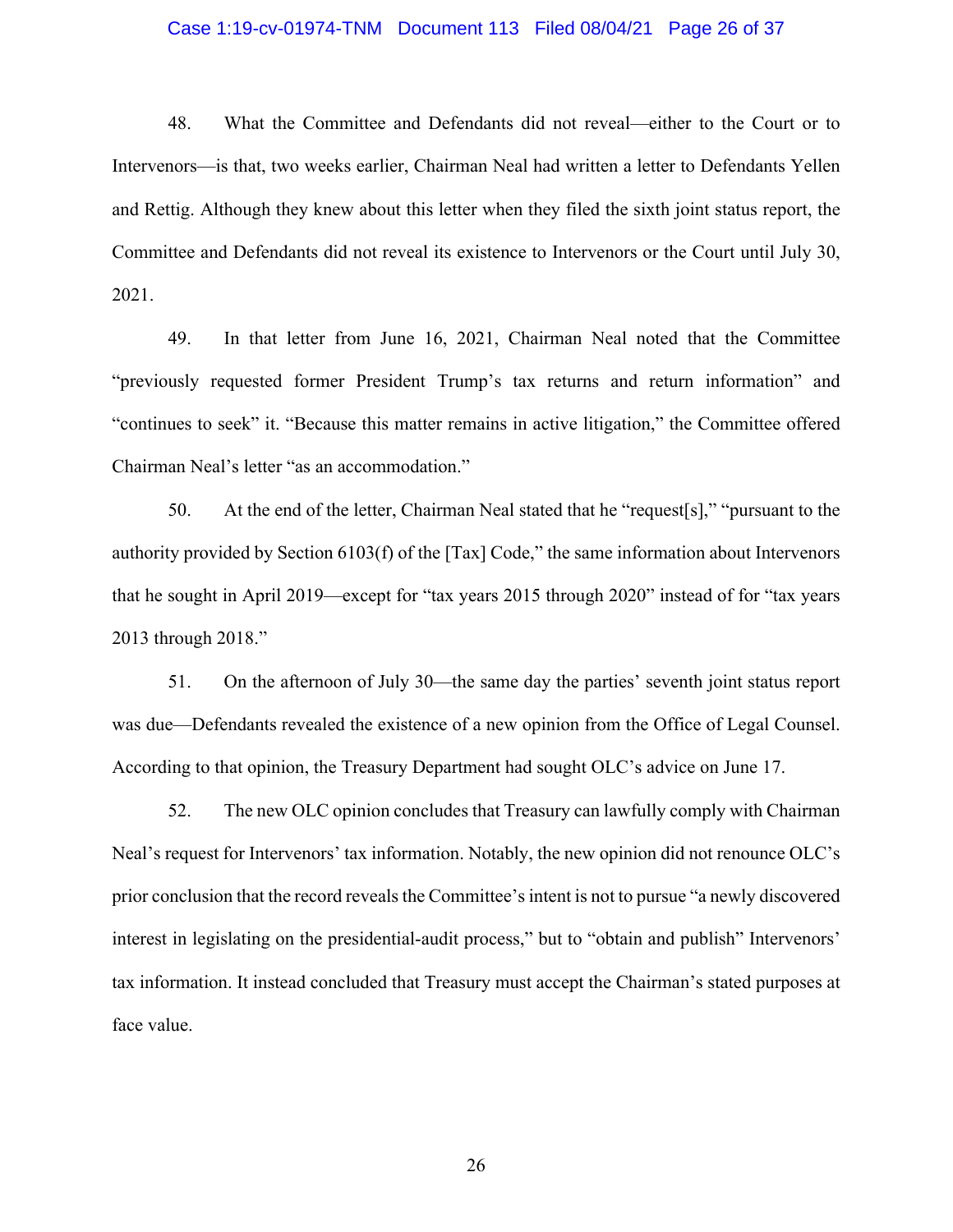#### Case 1:19-cv-01974-TNM Document 113 Filed 08/04/21 Page 27 of 37

 53. In reaction to OLC's opinion, Speaker Pelosi said "[t]he American people deserve to know the facts" about President Trump's supposed "undermining of our security and democracy as president."

 54. Representative Doggett reacted that, with the "evidence" from President Trump's tax returns, the Committee can now uncover "his tax evasion" and "foreign entanglements."

 55. Representative Pascrell also expressed approval of OLC's opinion, calling President Trump a "corrupt private citizen" and connecting "[t]his case" to "Donald Trump's crimes."

# **CROSS-CLAIM & COUNTERCLAIM I No Legitimate Legislative Purpose (Against Plaintiff and Defendants)**

 56. Intervenors incorporate and restate the prior allegations regarding their counterclaims and cross-claims.

 57. "The powers of Congress … are dependent solely on the Constitution," and "no express power in that instrument" allows Congress to investigate individuals or to demand their permits Congress to enact certain kinds of legislation. *See, e.g.*, Art. I, §8. Thus, Congress' power to investigate "is justified solely as an adjunct to the legislative process." *Watkins v. United States*, 354 U.S. 178, 197 (1957). "Congress is not invested with a general power to inquire into private affairs. The subject of any inquiry always must be one on which legislation could be had." *Eastland v. U.S. Servicemen's Fund*, 421 U.S. 491, 504 n.15 (1975) (cleaned up); *see also Quinn v. United States*, 349 U.S. 155, 161 (1955) ("[T]he power to investigate" does not "extend to an area in which Congress is forbidden to legislate."). In other words, the inquiry must have a "legitimate private information. *Kilbourn v. Thompson*, 103 U.S. 168, 182-89 (1880). The Constitution instead legislative purpose." *Eastland*, 421 U.S. at 501 n.14.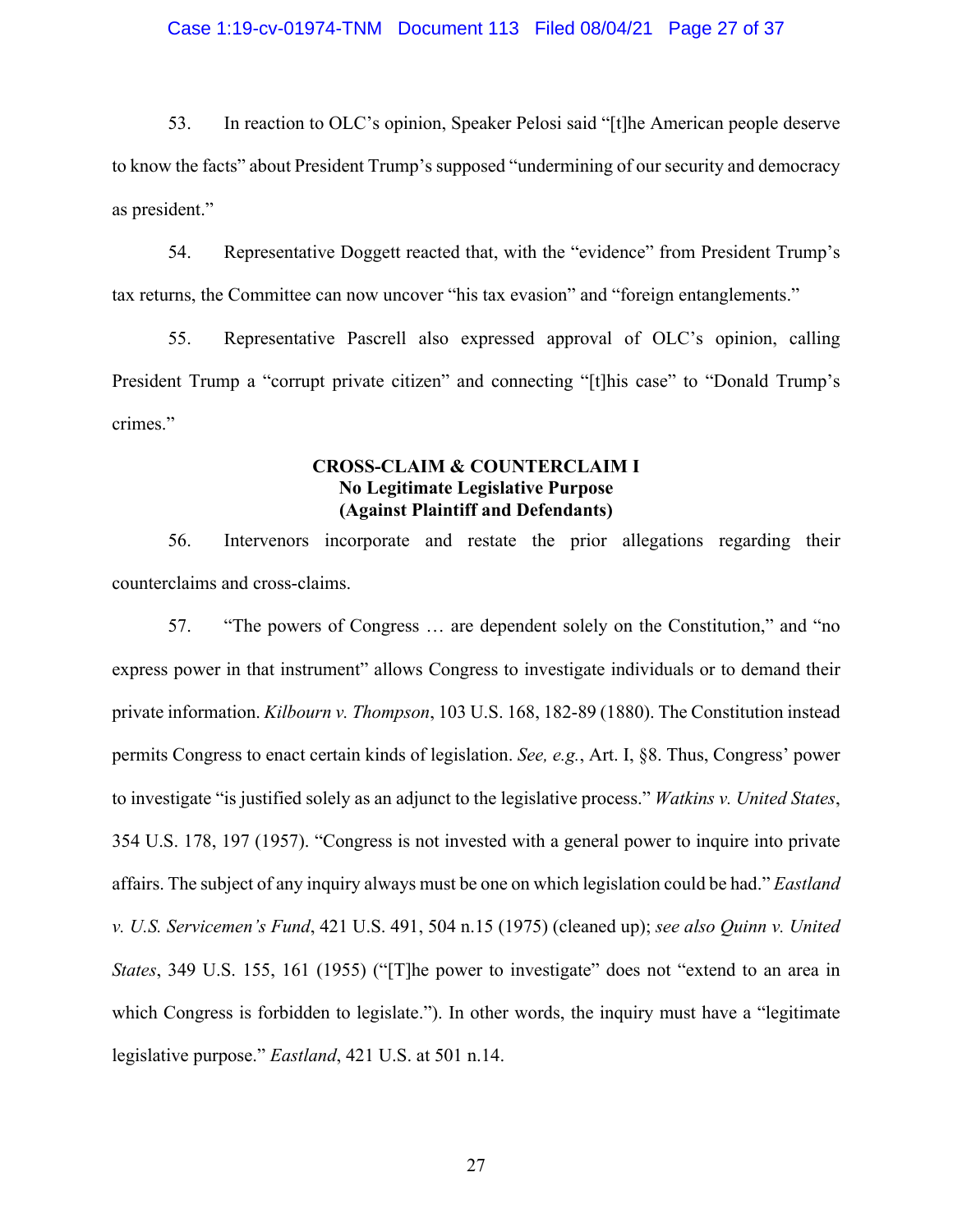#### Case 1:19-cv-01974-TNM Document 113 Filed 08/04/21 Page 28 of 37

 58. "Oversight" and "transparency," in a vacuum, are not legitimate purposes. For more than a century, the Supreme Court has been quite "sure" that neither the House nor the Senate "possesses the general power of making inquiry into the private affairs of the citizen." *Kilbourn*, 103 U.S. at 190. "[T]here is no congressional power to expose for the sake of exposure." *Watkins*, 354 U.S. at 200. "No inquiry is an end in itself; it must be related to, and in furtherance of, a legitimate task of the Congress." *Id*. at 187.

 59. Moreover, the legislative purpose justifying a committee's investigation must fall within that committee's jurisdiction. "The theory of a committee inquiry is that the committee members are serving as the representatives of the parent assembly in collecting information for a legislative purpose." *Id.* at 200. Congress therefore must "spell out that group's jurisdiction and purpose with sufficient particularity." *Id*. at 201. The committee "must conform strictly to the resolution" creating its jurisdiction. *Exxon Corp. v. FTC*, 589 F.2d 582, 592 (D.C. Cir. 1978). Especially when an investigation is "novel" or "expansive," courts will construe the committee's jurisdiction "narrowly." *Tobin v. United States*, 306 F.2d 270, 275 (D.C. Cir. 1962).

 60. "[T]he records called for" by Congress must also be "pertinent to the requirement ensures that Congress is "coping with a problem that falls within its legislative sphere." *Watkins*, 354 U.S. at 206. If the congressional request is not "reasonably 'relevant to the inquiry,'" then it lacks a legitimate purpose. *McPhaul*, 364 U.S. at 381-82; *accord Hearst v. Black*,  87 F.2d 68, 71 (D.C. Cir. 1936); *Bergman v. Senate Special Comm. on Aging*, 389 F. Supp. 1127, [congressional] inquiry." *McPhaul v. United States*, 364 U.S. 372, 380 (1960). This "pertinency" 1130 (S.D.N.Y. 1975).

 61. Because Congress must have a legislative purpose for its inquiries, it cannot demand personal, confidential information to exercise "any of the powers of law enforcement."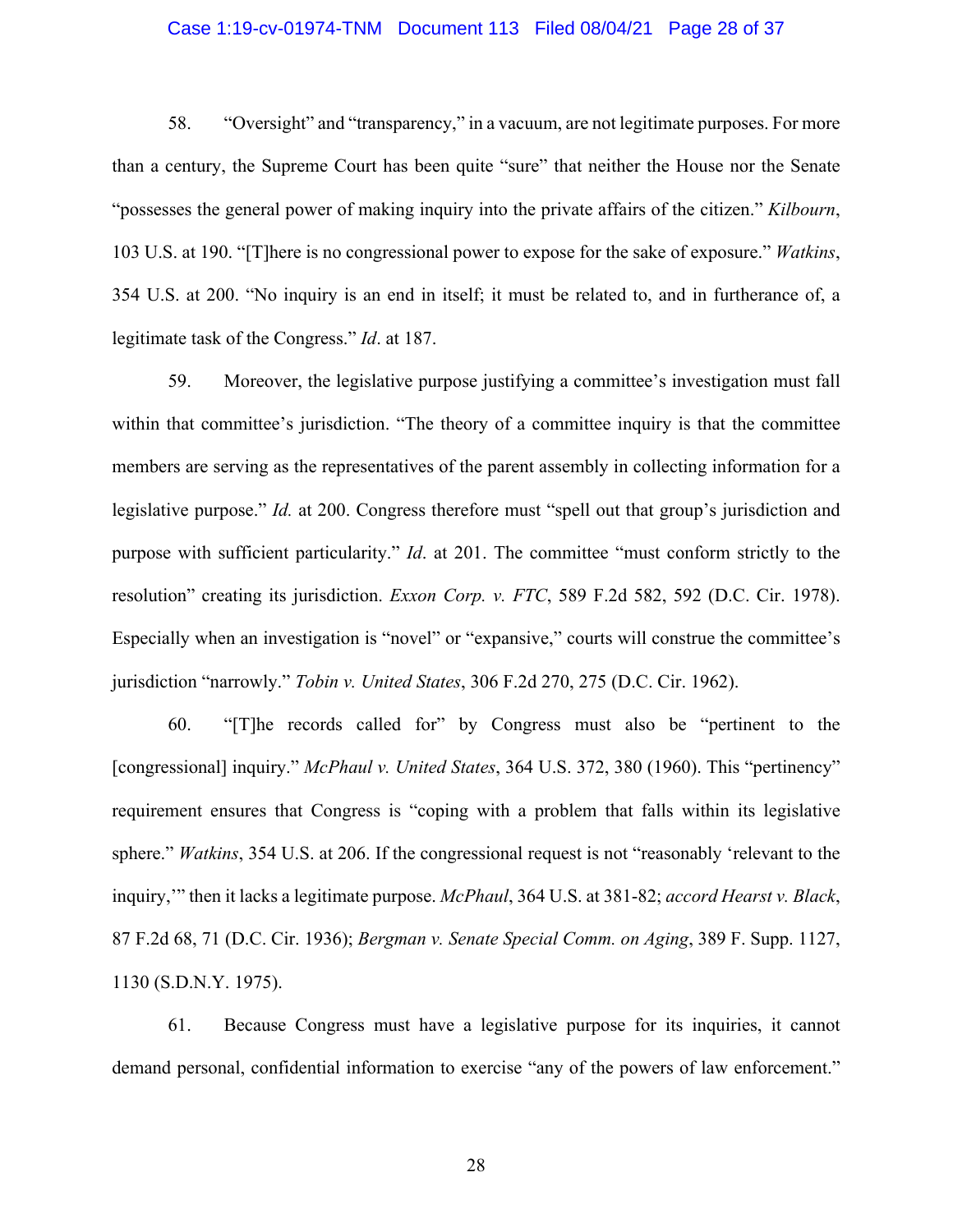*Quinn*, 349 U.S. at 161. Those enforcement powers "are assigned under our Constitution to the Executive and the Judiciary." *Id*. Because Congress is not "a law enforcement or trial agency," congressional investigations conducted "for the personal aggrandizement of the investigators" or "to 'punish' those investigated" are "indefensible." *Watkins*, 354 U.S. at 187. Our tripartite system of separated powers requires that "any one of the[] branches shall not be permitted to encroach upon the powers confided to the others, but that each shall by the law of its creation be limited to the exercise of the powers appropriate to its own department and no other." *Kilbourn*, 103 U.S. at 190-91.

 62. When assessing whether a committee has a valid purpose, courts must determine the inquiry's "real object," its "primary purpose[]," its "gravamen." *McGrain v. Daughtery*, 273 U.S. 135, 178 (1927); *Barenblatt v. United States*, 360 U.S. 109, 133 (1959); *Kilbourn*, 103 U.S. at 195. "[S]everal sources are available in aid of ascertaining this," including "statements of the members of the committee." *Shelton v. United States*, 404 F.2d 1292, 1297 (D.C. Cir. 1968).

 63. Chairman Neal's April 2019 and June 2021 requests for Intervenors' tax information lack a legitimate legislative purpose.

 64. The primary purpose of the requests is to obtain and expose Intervenors' information for the sake of exposure, to improperly conduct law enforcement, or some other impermissible goal—not to study federal legislation.

 65. The requests are not pertinent to legislation that is within the Committee's jurisdiction and constitutionally valid.

## **CROSS-CLAIM AND COUNTERCLAIM II Violation of** *Mazars* **(Against Plaintiff and Defendants)**

 66. Intervenors incorporate and restate the prior allegations regarding their counterclaims and cross-claims.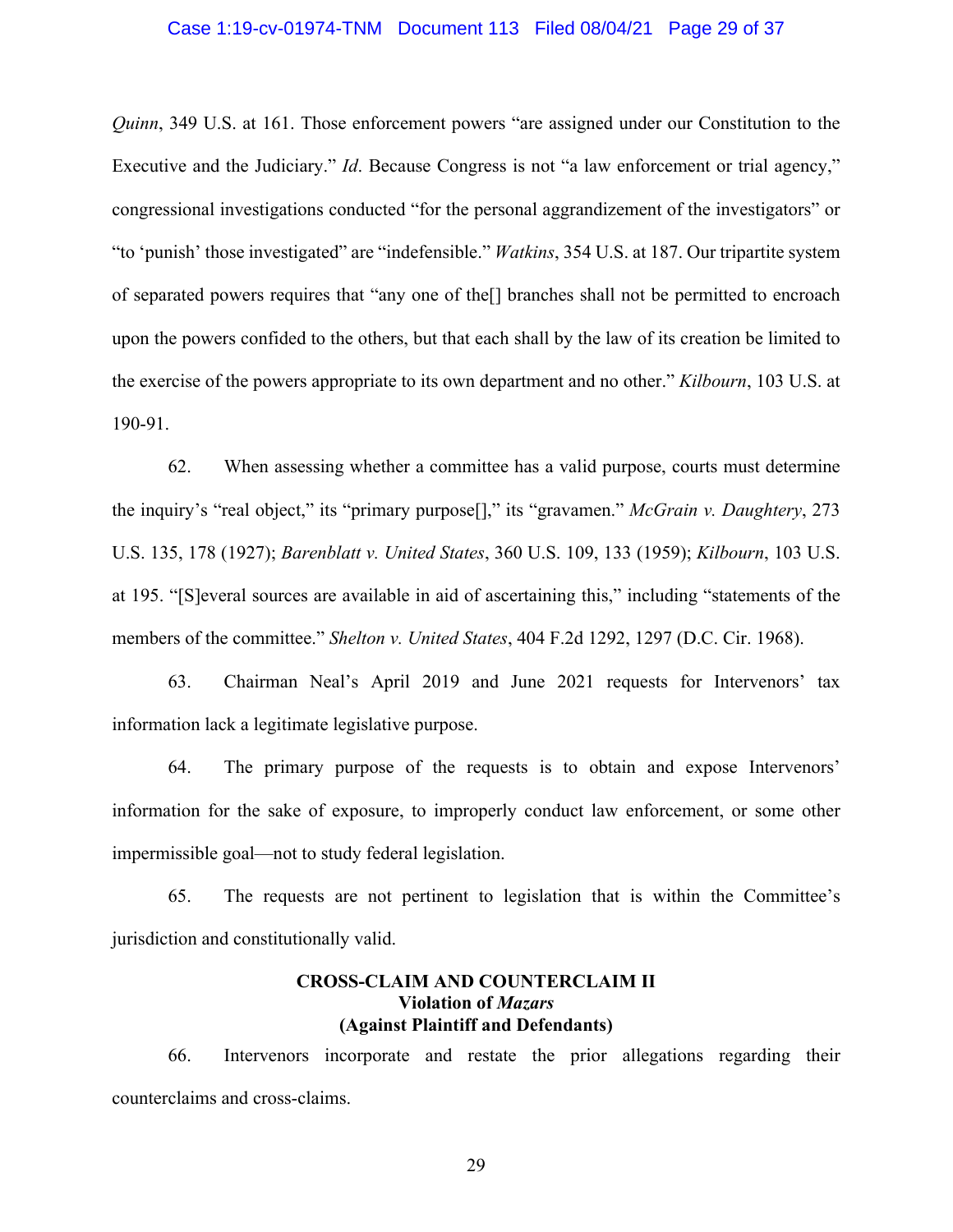#### Case 1:19-cv-01974-TNM Document 113 Filed 08/04/21 Page 30 of 37

 67. Congressional requests for information that implicate the separation of powers must satisfy the heightened standard articulated by the Supreme Court in *Trump v. Mazars USA, LLP*, 140 S. Ct. 2019 (2020).

 68. The *Mazars* test applies to Chairman Neal's April 2019 request, which was made while President Trump was in office. Because Intervenors immediately objected, the legality of the request must be assessed at that time. *Watkins*, 354 U.S. at 214-15; *see id.* at 206 (requiring a "clear determination" by the body "initiating" the investigation); *United States v. Rumely*, 345 U.S. 41, 48 (1953) ("as of the time of [the] refusal"); *Shelton v. United States*, 327 F.2d 601, 607 (D.C. Cir. 1963) ("when the subpoena was issued").

 69. The *Mazars* test also applies to Chairman Neal's June 2021 request. This request was not a new request, but a continuation of the April 2019 request—a request that, according to the Committee, never expired. It, too, should be evaluated as a request to a President.

 70. Regardless, subpoenas to former Presidents are also covered by the *Mazars*  standard. That standard is grounded in the "separation of powers." *Mazars*, 140 S. Ct. at 2033, 2034, 2035, 2036. The Supreme Court has "reject[ed] the argument that only an incumbent President may assert" separation-of-powers claims defending the Office of the President; a "former President" can "also be heard to assert them." *Nixon v. GSA*, 433 U.S. 425, 439 (1977). A "former President in this context can hardly be viewed as an ordinary private citizen." *Pub. Citizen, Inc. v.*  needs from congressional subpoenas of his private papers "'cannot be measured by the few months or years between the submission of the [subpoena] and the end of the President's tenure.'" *Nixon*, *DOJ*, 111 F.3d 168, 170 (D.C. Cir. 1997). The protection that he—and, in turn, "'the Republic'"— 433 U.S. at 449.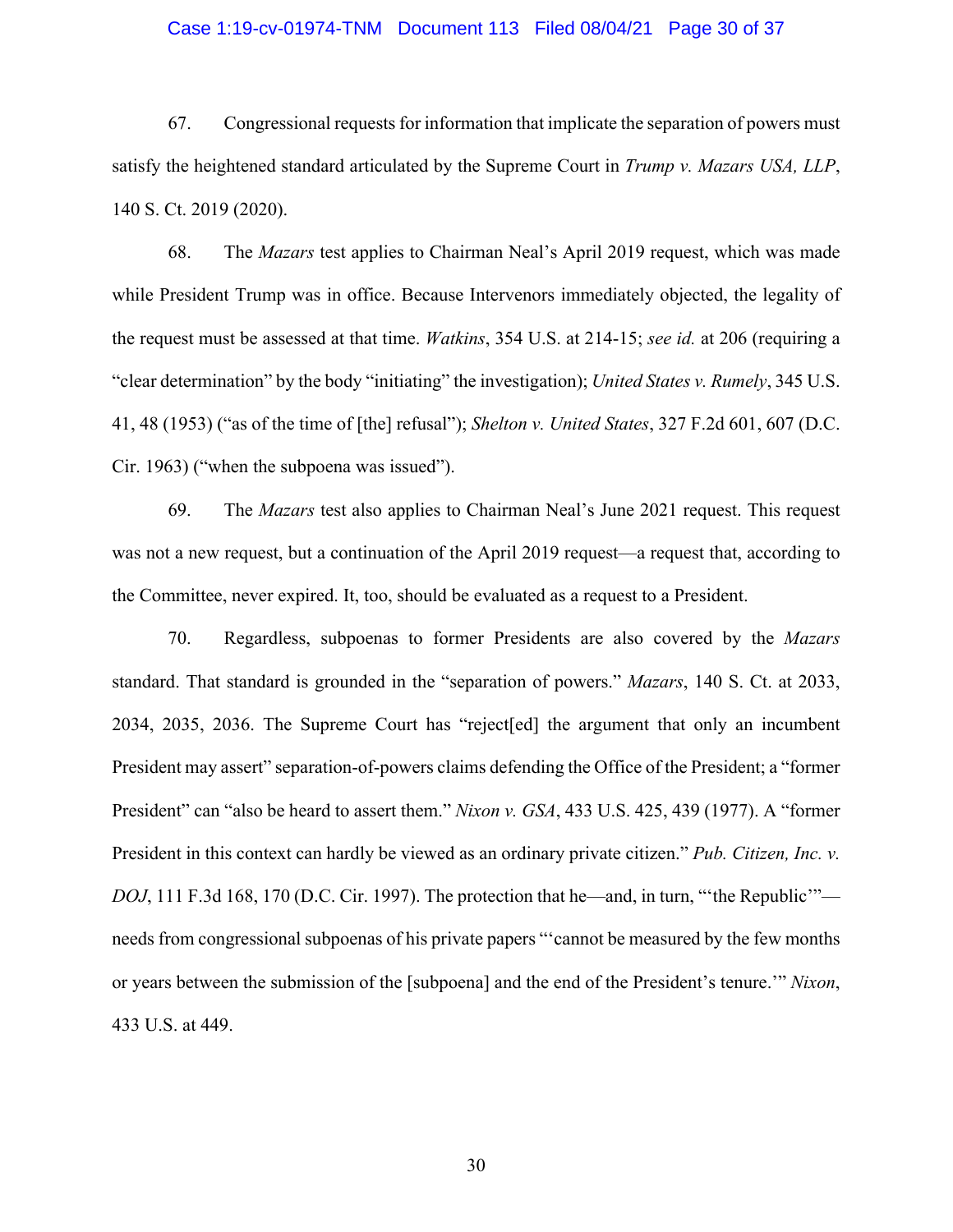#### Case 1:19-cv-01974-TNM Document 113 Filed 08/04/21 Page 31 of 37

 71. Chairman Neal's requests badly fail the *Mazars* test. His legislative purpose lacks a basis in evidence and is admittedly pretextual. Passing broad reforms that the Chairman has already identified does not justify the significant step of requesting a President's records. Other sources could provide the needed information, especially since Defendants are now so eager to disclose information about presidential audits. And the Chairman's requests burden Intervenors by interfering with ongoing examinations and overriding the Tax Code's "core purpose of protecting  taxpayer privacy." *Tax Analysts v. IRS*, 117 F.3d 607, 615 (D.C. Cir. 1997); *accord Nat'l Treasury Employees Union v. FLRA*, 791 F.2d 183, 184 (D.C. Cir. 1986).

# **CROSS-CLAIM III Violation of §6103(f) (Against Defendants)**

 72. Intervenors incorporate and restate the prior allegations regarding their counterclaims and cross-claims.

 73. Chairman Neal's April 2019 and June 2021 requests purport to be made under 26 U.S.C. §6103(f).

 74. While that statute speaks in generic terms, it does not explicitly authorize the Committee's chairman to request the returns or return information of the President or a former President.

 75. Under "the canons of construction applicable to statutes that implicate the separation of power," that "textual silence" means that  $\S6103(f)$  cannot be read to cover the information of Presidents or former Presidents.

 76. By targeting President Trump and his businesses, Chairman Neal's requests seek "the President's information." *Mazars*, 140 S. Ct. at 2026.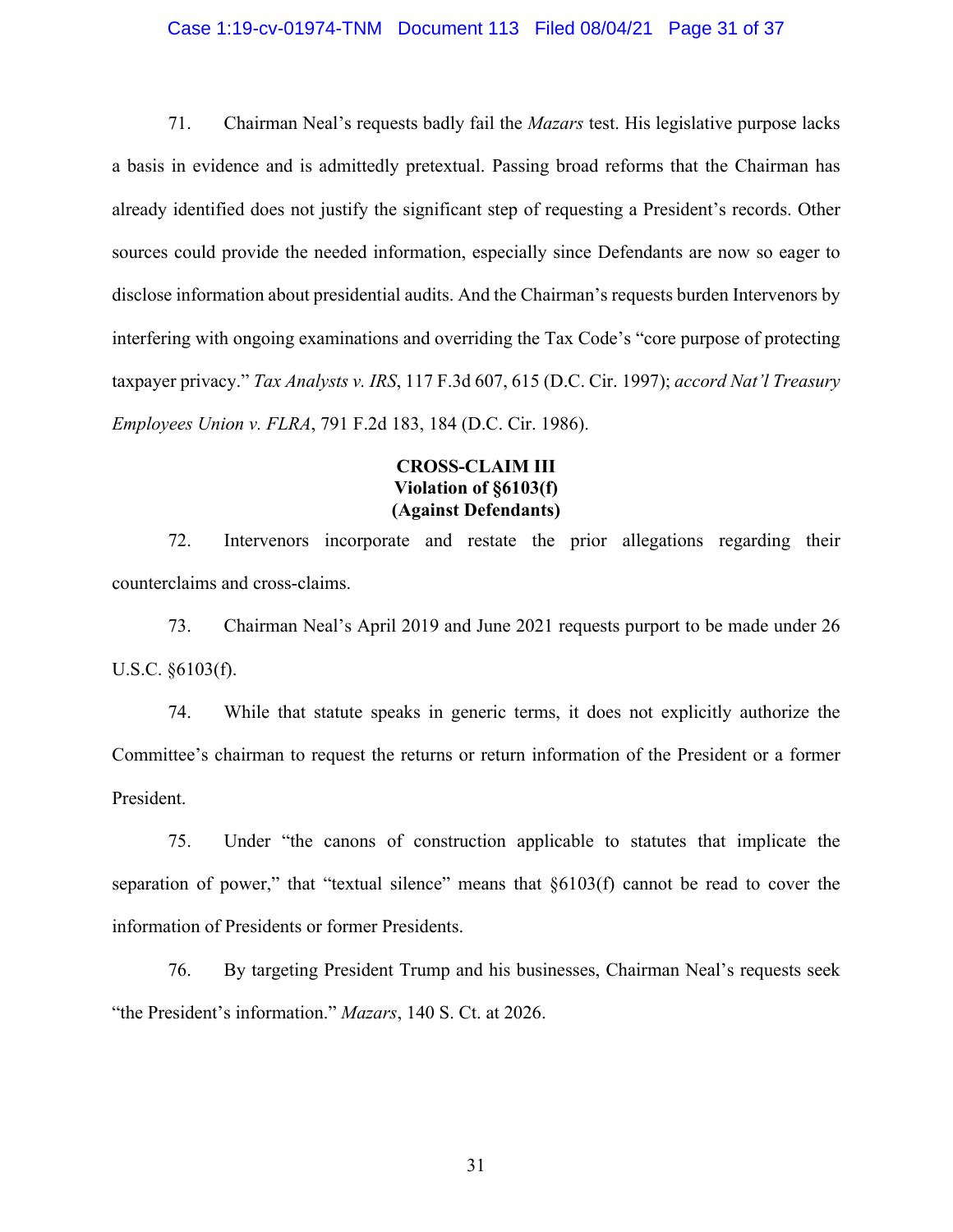#### Case 1:19-cv-01974-TNM Document 113 Filed 08/04/21 Page 32 of 37

 77. Chairman Neal thus has no authority to request, and Defendants have no authority to comply with his requests, for Intervenors' information. *See* 18 U.S.C. §1905; 26 U.S.C. §§7213(a)(1), 7431(a).

### **CROSS-CLAIM IV Violation of First Amendment (Against Defendants)**

 78. Intervenors incorporate and restate the prior allegations regarding their counterclaims and cross-claims.

 79. The "First Amendment freedoms" of "speech," "political belief," and "association" apply to congressional investigations. *Watkins*, 354 U.S. at 188.

 80. The First Amendment prohibits the government from harassing political opponents  and retaliating against disfavored speech. *Rutan v. Republican Party of Ill.*, 497 U.S. 62, 75 (1990); *Lozman v. City of Riviera Beach*, 138 S.Ct. 1945, 1949 (2018).

 81. The government commits illegal retaliation when the target's speech or politics motivated its actions "at least in part." *Cruise-Gulyas v. Minard*, 918 F.3d 494, 497 (6th Cir. 2019). That is because, even when the government could legitimately act "for any number of reasons, there are some reasons upon which the government may not rely"—including "constitutionally protected speech or associations." *Perry v. Sindermann*, 408 U.S. 593, 597 (1972).

 82. To determine whether an impermissible purpose exists, courts look at the "face" of the action to see if, for example, it has been "'gerrymander[ed]'" to target particular individuals.  *Sorrell v. IMS Health Inc.*, 564 U.S. 552, 564 (2011); *Church of the Lukumi Babalu Aye, Inc. v. City of Hialeah*, 508 U.S. 520, 533-34 (1993). "Facial neutrality" is "not determinative," however. *Lukumi*, 508 U.S. at 533-34. An impermissible purpose can also be detected from "the effect" and other evidence in "the record." *Id.* at 535; *Sorrell*, 564 U.S. at 564. "Relevant evidence includes, among other things, the historical background of the decision under challenge, the specific series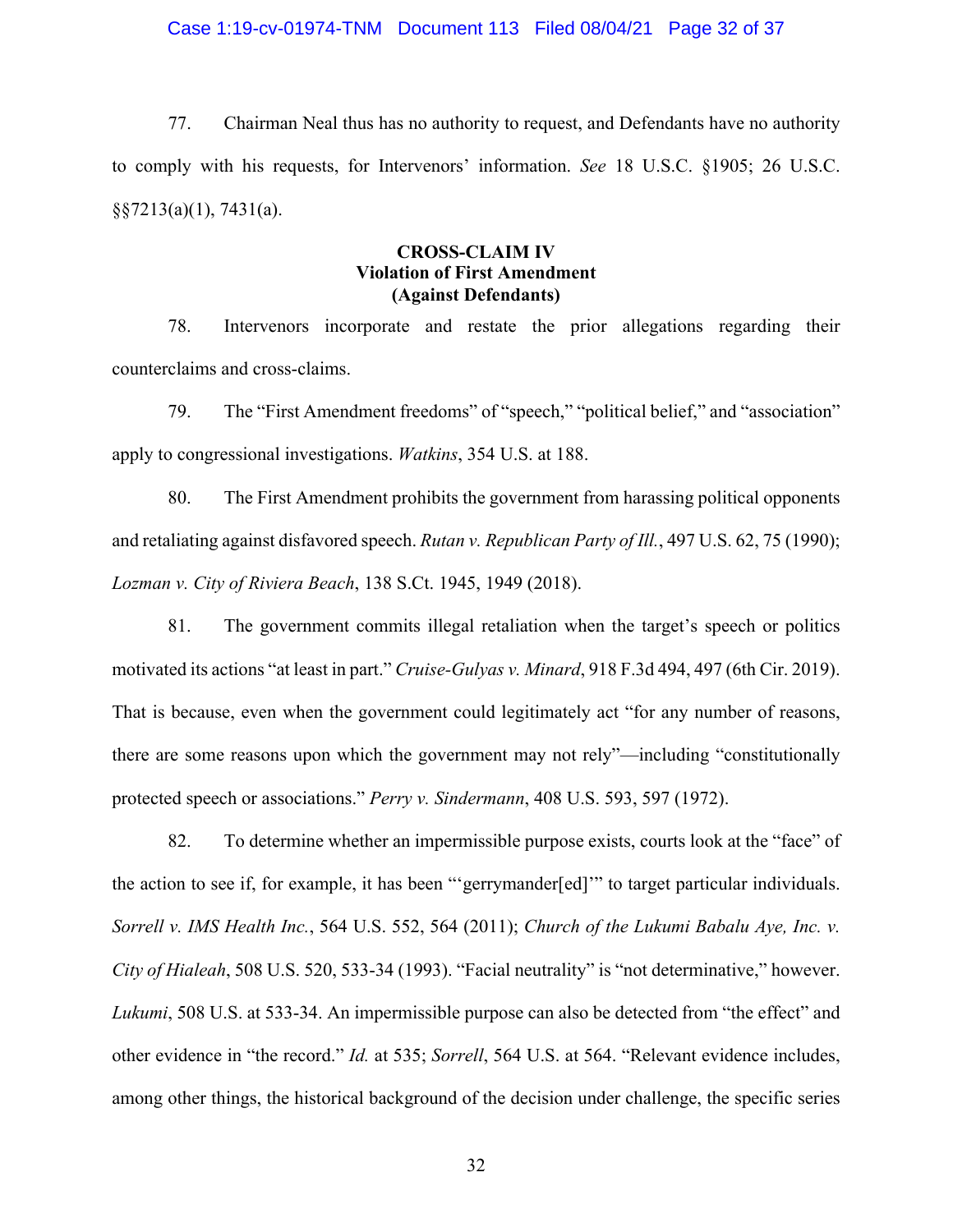#### Case 1:19-cv-01974-TNM Document 113 Filed 08/04/21 Page 33 of 37

 of events leading to the enactment or official policy in question, and the legislative or administrative history, including contemporaneous statements made by members of the decisionmaking body." *Lukumi*, 508 U.S. at 540.

 83. As OLC found and never disavowed, the record overwhelming reveals that the purpose of the requests for Intervenors' tax information is to expose the private tax information of one individual—President Trump—for political gain. The requests are tailored to, and in practical operation will affect, only President Trump. The requests single out President Trump because he is a Republican and a political opponent. They were made to retaliate against President Trump because of his policy positions, his political beliefs, and his protected speech, including the positions he took during the 2016 and 2020 campaigns.

 84. Chairman Neal's requests are a major departure from historical practice. Section 6103(f) has never been used against a President, a former President, or any elected official.

 85. Chairman Neal's requests have always been a transparent effort by one political party to harass an official from the other party because they dislike his politics and speech. Chairman Neal sought President Trump's tax returns and return information because his party had recently gained control of the House, President Trump was (and is) their political opponent, and they want to use the information to damage him politically. A vocal wing of the Chairman's party has been clamoring for President Trump's tax returns since before the 2016 election. And Chairman Neal made his request just days after prominent Democratic constituencies began publicly criticizing the House for its failure to go after President Trump.

 86. Chairman Neal and other Committee Democrats have admitted that the stated purpose of the requests is pretextual—a retroactive rationalization to help win this case.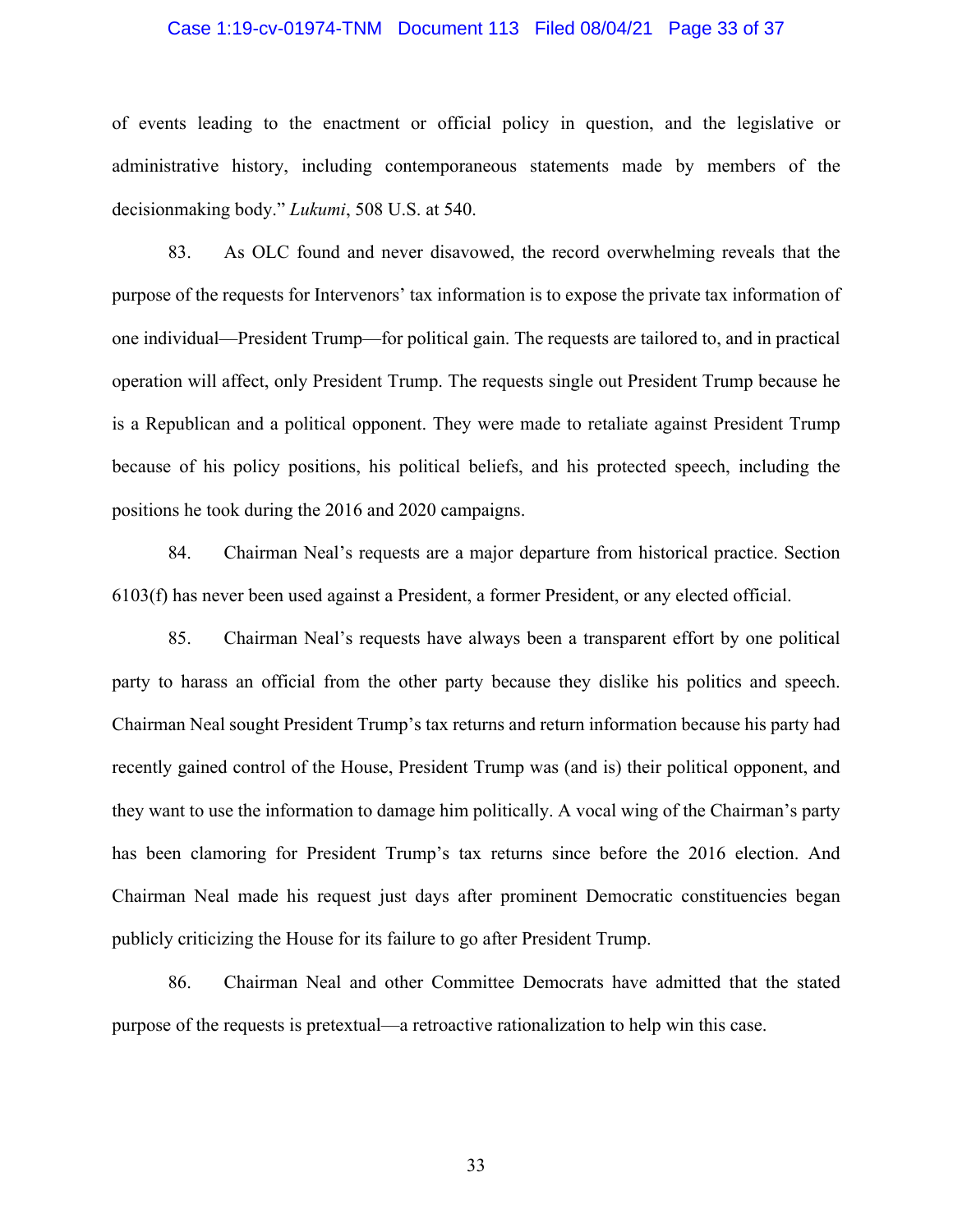#### Case 1:19-cv-01974-TNM Document 113 Filed 08/04/21 Page 34 of 37

 87. Though the government once confirmed the requests' impermissible purpose, it abruptly switched positions with no warning to Intervenors. The new OLC opinion does not deny the record of impermissible intent, but instead gives wobbly justifications and shallow reasoning for why the executive branch should ignore that evidence. The government's complete reversal on the legality of Chairman Neal's requests came, of course, under President Biden, a Democrat who ran against President Trump and made the disclosure of President Trump's tax returns a campaign issue.

 88. Defendants plan to comply with Chairman Neal's requests, both carrying out the Committee's unlawful discrimination and retaliation and engaging in their own unlawful discrimination and retaliation.

# **CROSS-CLAIM V Violation of Due Process (Against Defendants)**

 89. Intervenors incorporate and restate the prior allegations regarding their counterclaims and cross-claims.

 90. Some or all of the information in Chairman Neal's requests is the subject of ongoing examinations by the IRS.

 91. IRS examinations are trial-like adjudications. Basic principles of due process require adjudications to be insulated from congressional interference.

 92. When a congressional investigation focuses on a "pending" adjudication, it violates "the right of private litigants to a fair trial and, equally important, with their right to the appearance of impartiality"—the "sine qua non of American judicial justice." *Pillsbury Co. v. FTC*, 354 F.2d 952, 964 (5th Cir. 1966).

 93. Even the most scrupulous IRS officials could not help but be influenced by the fact that Congressional partisans are scrutinizing their work in real time. *Id*.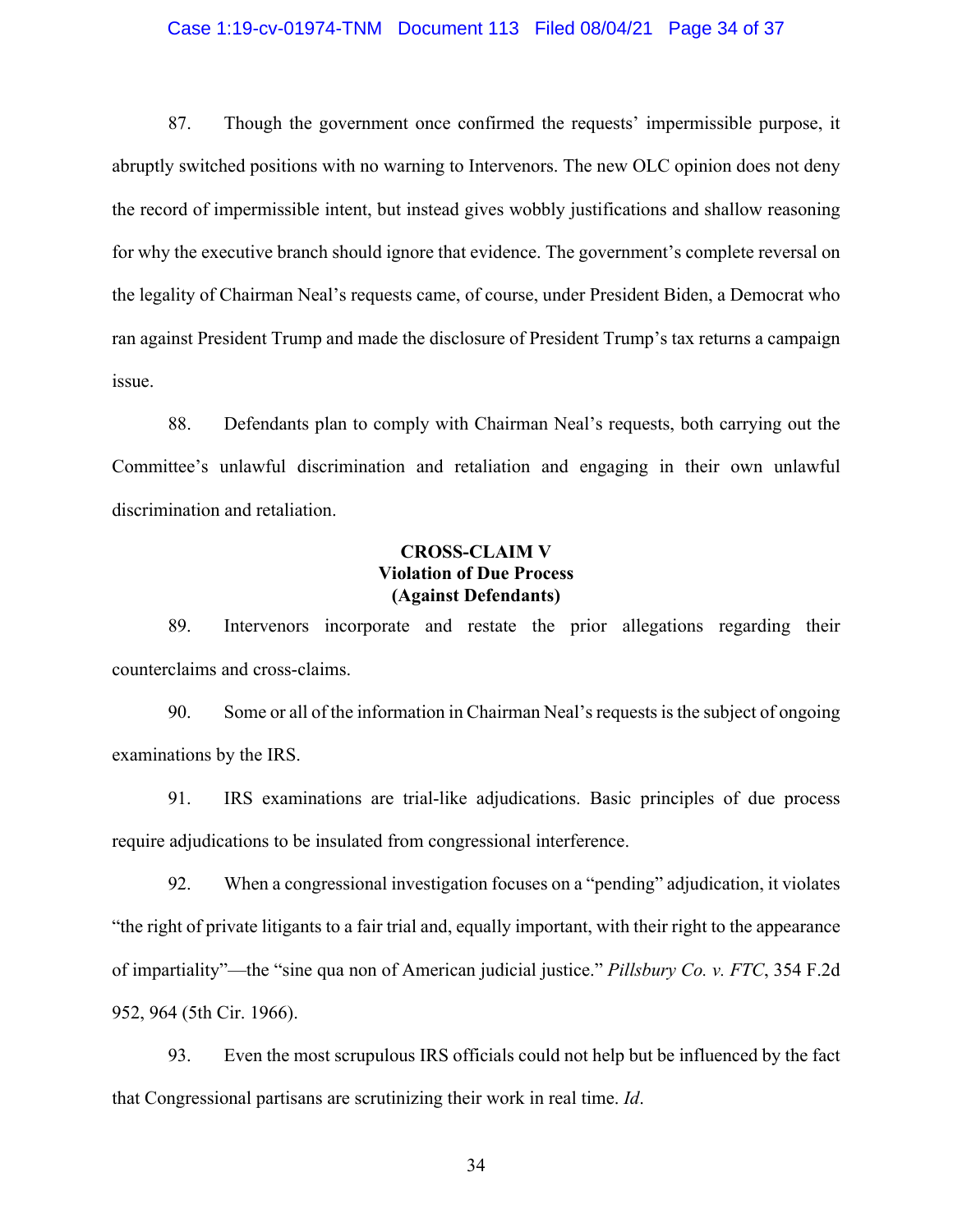#### Case 1:19-cv-01974-TNM Document 113 Filed 08/04/21 Page 35 of 37

 94. Making Congress "a partner in the investigation," every administration since George Washington has recognized, would create "a substantial danger that congressional pressures will influence the course of the investigation." 8 Op. O.L.C. 252, 263 (1984).

 95. By allowing the Committee to obtain files that are the subject of ongoing examinations, Defendants are violating Intervenors' due-process rights.

### **CROSS-CLAIM VI Violation of Separation of Powers (Against Defendants)**

 96. Intervenors incorporate and restate the prior allegations regarding their counterclaims and cross-claims.

 97. "Under our Constitution, the 'executive Power'—all of it—is 'vested in a President," who must "take Care that the Laws be faithfully executed.'" *Seila Law LLC v. CFPB*, 140 S. Ct. 2183, 2191 (2020).

 98. Some or all of the information in Chairman Neal's requests is the subject of ongoing examinations by the IRS.

 99. The executive branch has long refused to "provide committees of Congress with access to, or copies of, open law enforcement files." 10 Op. O.L.C. 68, 76 (1986).

 100. Congressional inquiries made "while the decisionmaking process is ongoing" impose the "greatest" intrusion on "the Executive Branch's function of executing the law." 5 Op. O.L.C. 27, 31 (1981).

 101. "The Constitution's division of power among the three branches is violated where one branch invades the territory of another, whether or not the encroached-upon branch approves authority of Congress cannot be expanded by the 'consent' of the governmental unit whose domain is thereby narrowed," even when "that unit is the Executive Branch." *Id.*  the encroachment." *New York v. United States*, 505 U.S. 144, 182 (1992). "The constitutional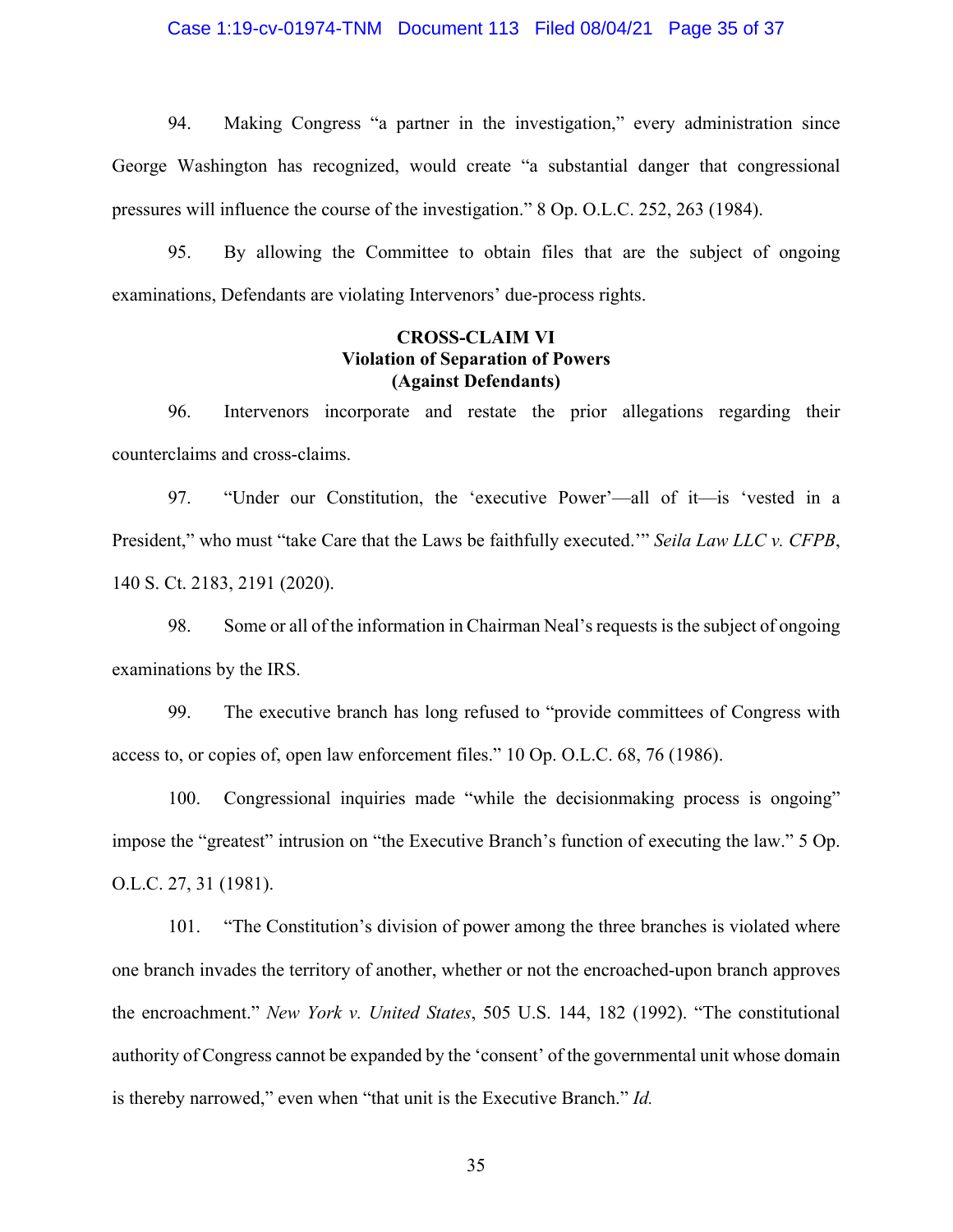### Case 1:19-cv-01974-TNM Document 113 Filed 08/04/21 Page 36 of 37

 102. By allowing the Committee to obtain files that are the subject of ongoing examinations, Defendants are violating the separation of powers.

**WHEREFORE**, Intervenors ask this Court to enter judgment in their favor and provide

the following relief:

- a. A declaratory judgment that Chairman Neal's April 2019 and June 2021 requests are unlawful and unenforceable because they lack a legitimate legislative purpose, exceed statutory authority, violate the First Amendment, violate due process, and/or violate the separation of powers;
- b. A declaratory judgment that Defendants are not authorized to comply with Chairman Neal's April 2019 and June 2021 requests;
- c. A permanent injunction prohibiting the enforcement of Chairman Neal's April 2019 and June 2021 requests;
- d. A permanent injunction prohibiting Defendants from complying with, or taking any other action to disclose, the information sought in Chairman Neal's April 2019 and June 2021 requests;
- e. A permanent injunction ordering Defendants to end all ongoing examinations of Intervenors;
- f. A temporary restraining order and preliminary injunction granting the relief specified above during the pendency of this action;
- g. Intervenors' reasonable costs and expenses, including attorneys' fees; and
- h. All other preliminary and permanent relief that Intervenors are entitled to, including equitable relief under the All Writs Act to protect this Court's jurisdiction.